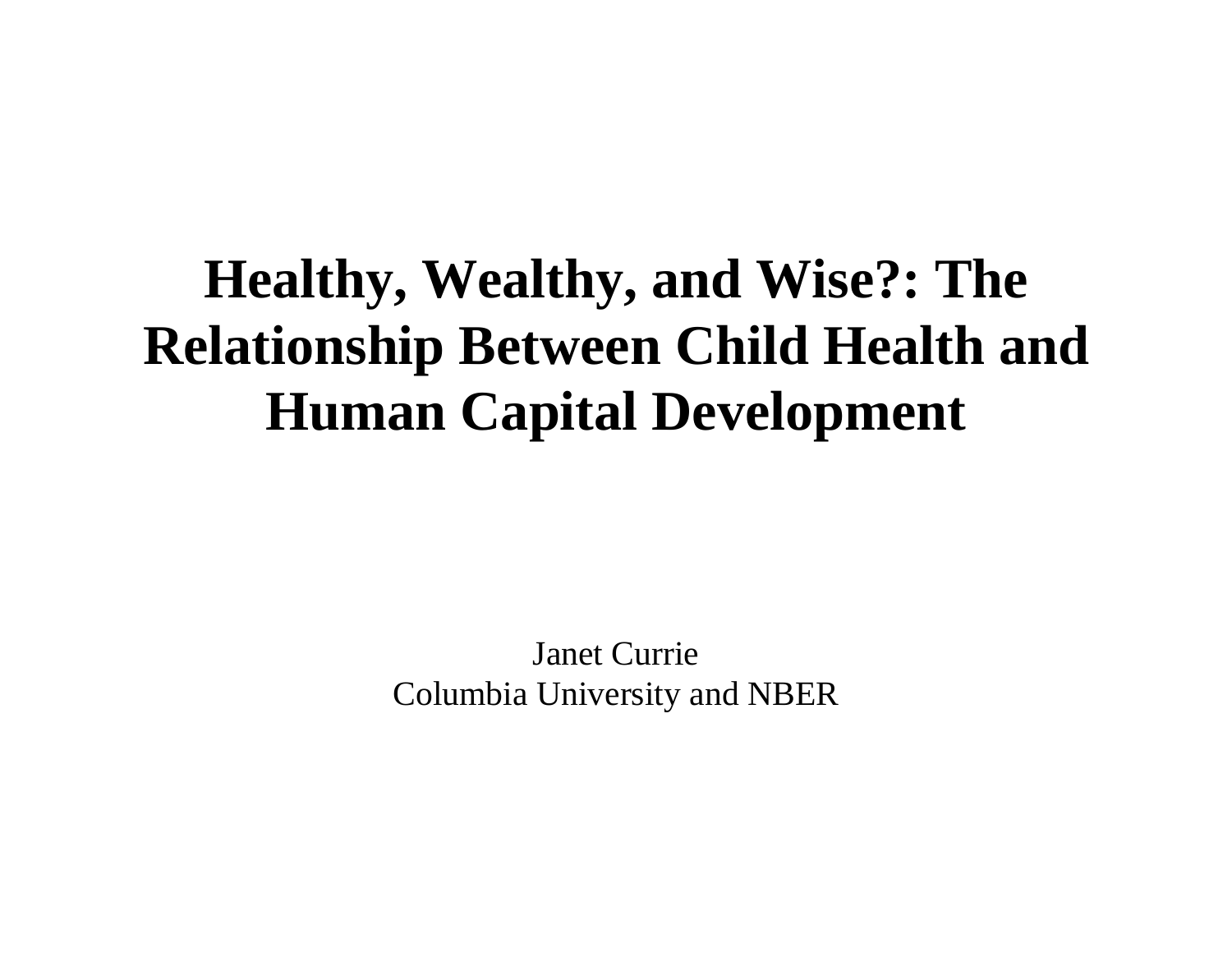The phrase "human capital" often means "education."

- Following Becker and Mincer, education is viewed as a form of capital because investments in education lead to increases in productivity and in wages.

- Empirically, the relationship between education and wages is one of the most robust and stable findings in all of economics.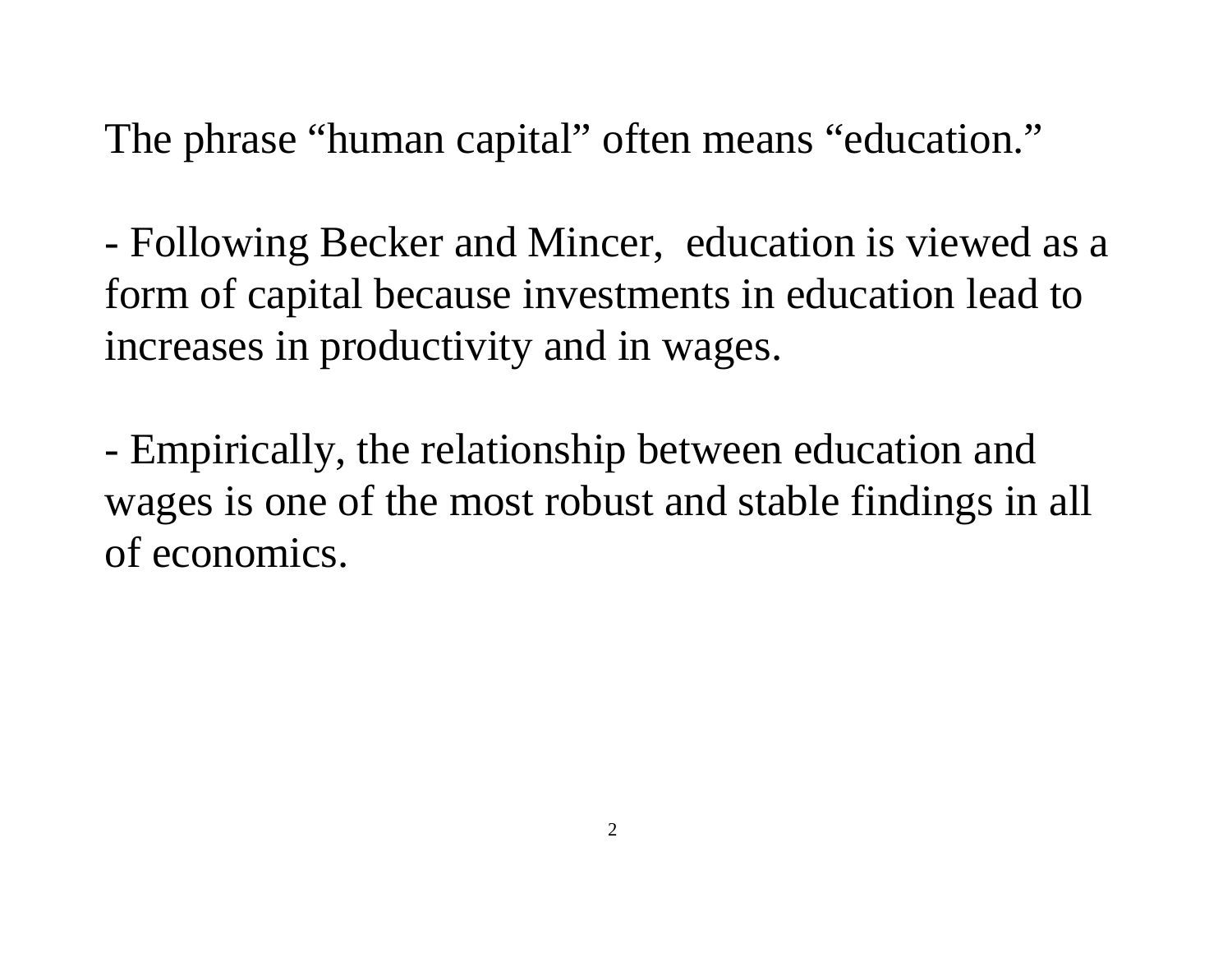## Earnings, Full-Time, Year-Round Male Workers, 1999

Source: Ehrenberg and Smith

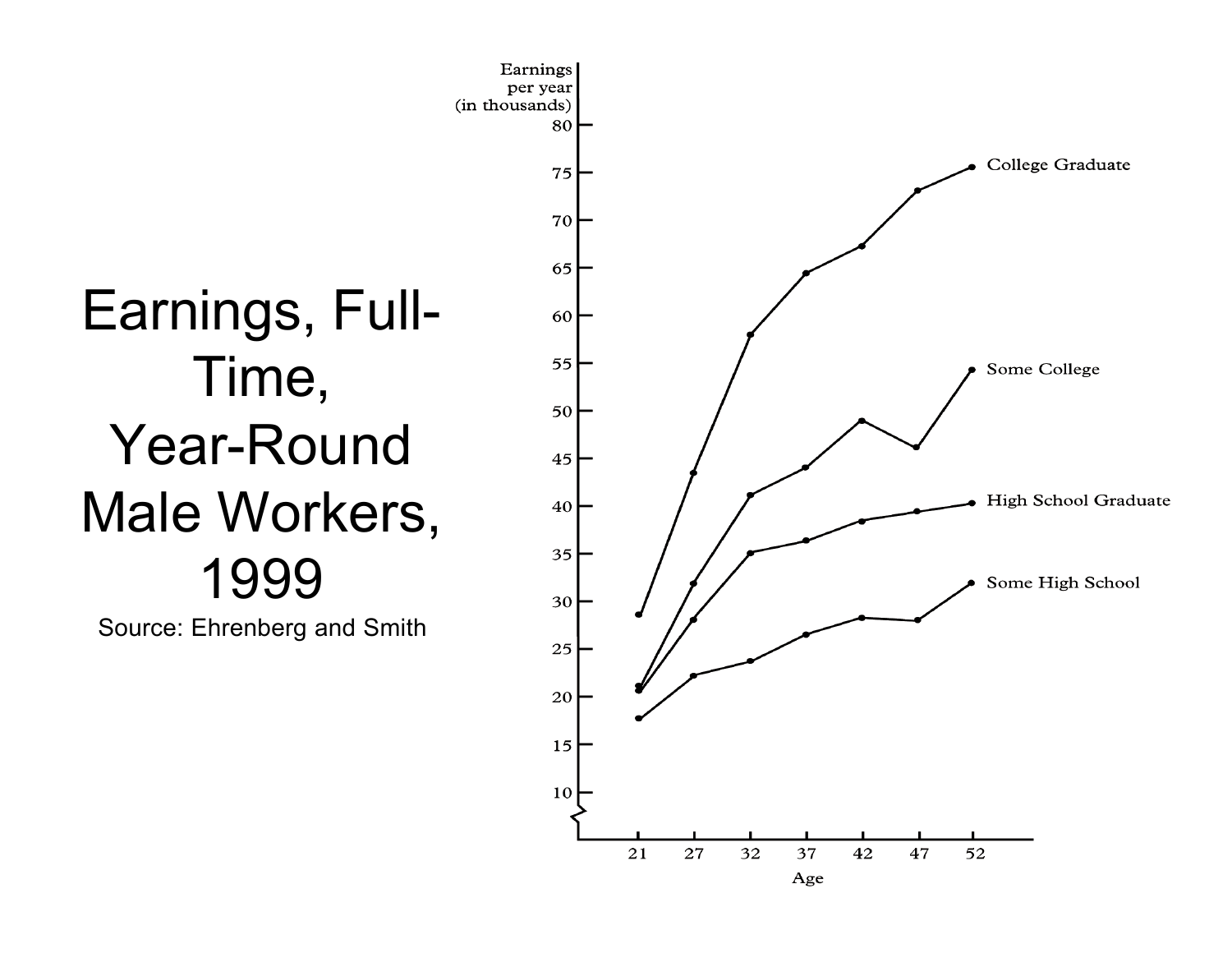But what determines Human Capital?

Family background!

And human capital of parents is one of the most important determinants of family background.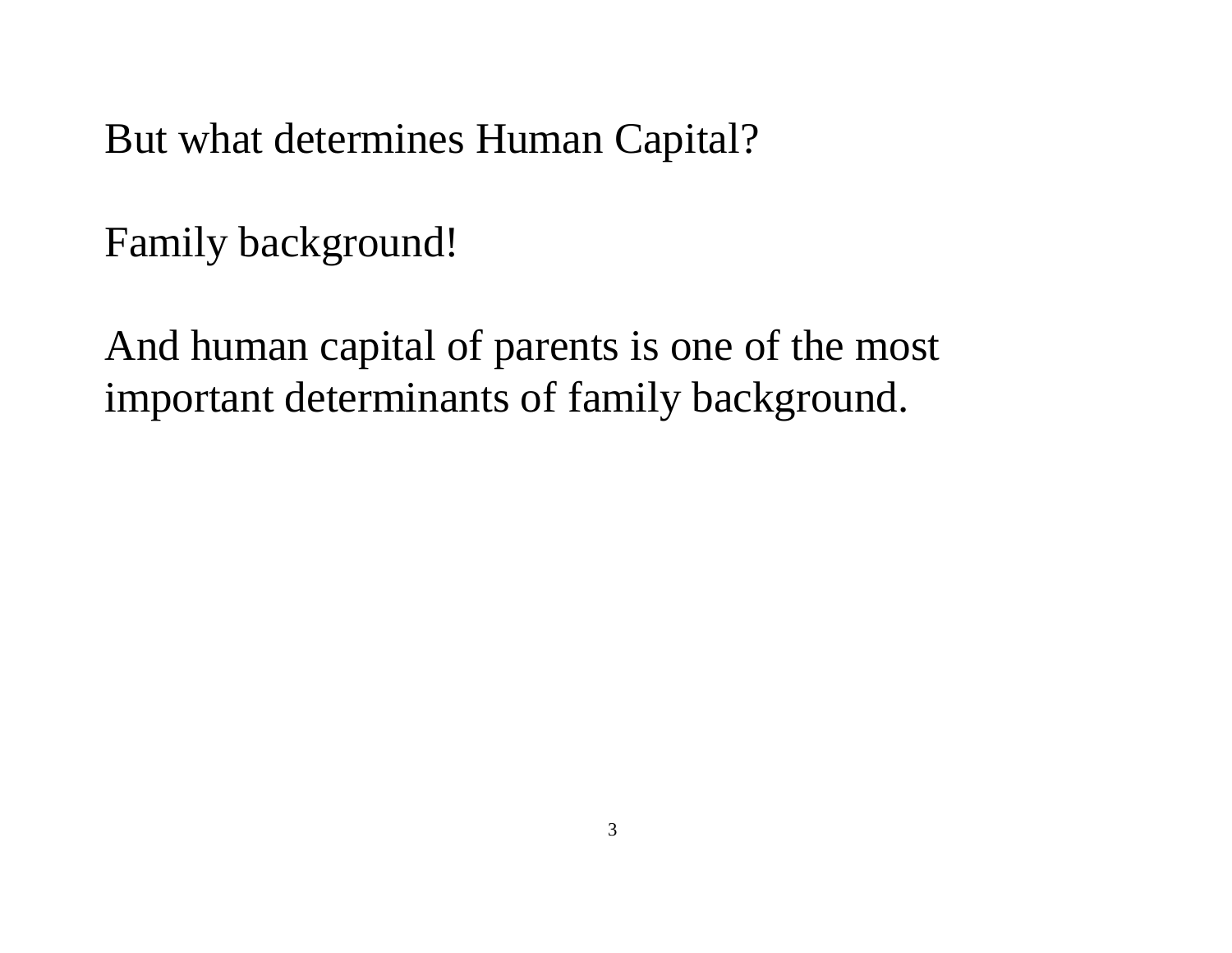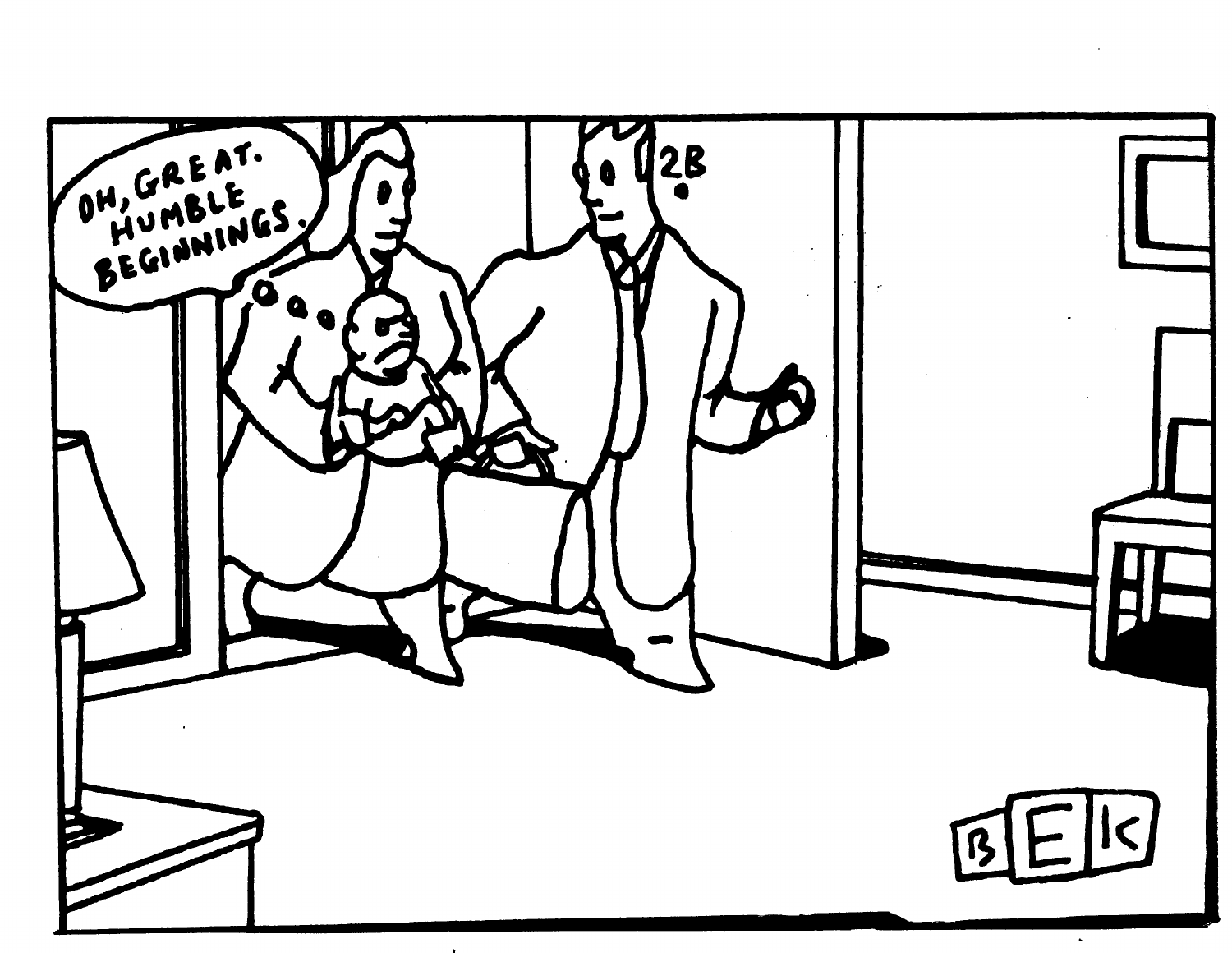What Are the Mechanisms?

- intervention to reduce the transmission of poverty from one generation to the next requires an answer.

- to what extent are deficits in the health of parents and children responsible for patterns of human capital accumulation?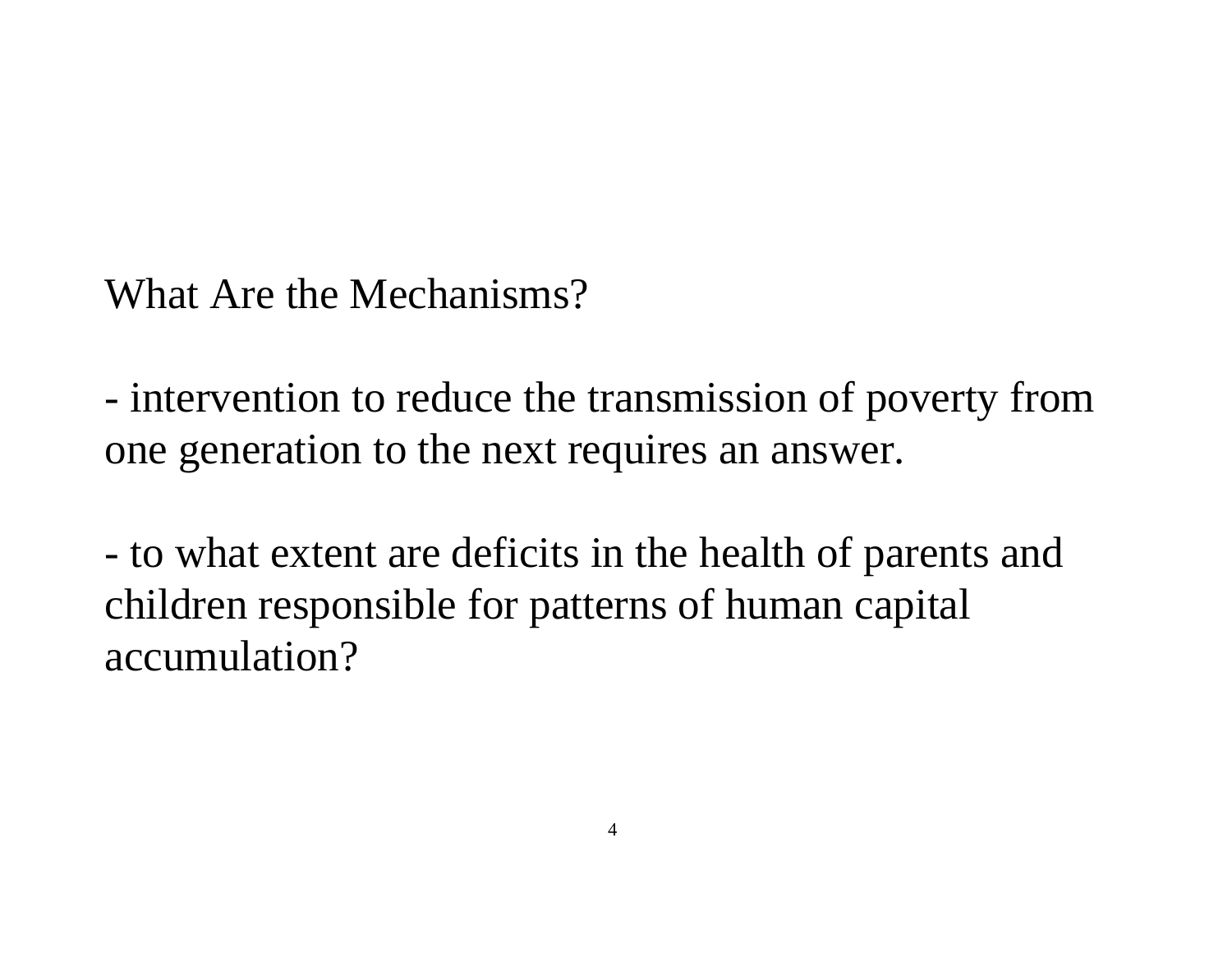# Links Between Family Background and Child Health and Education

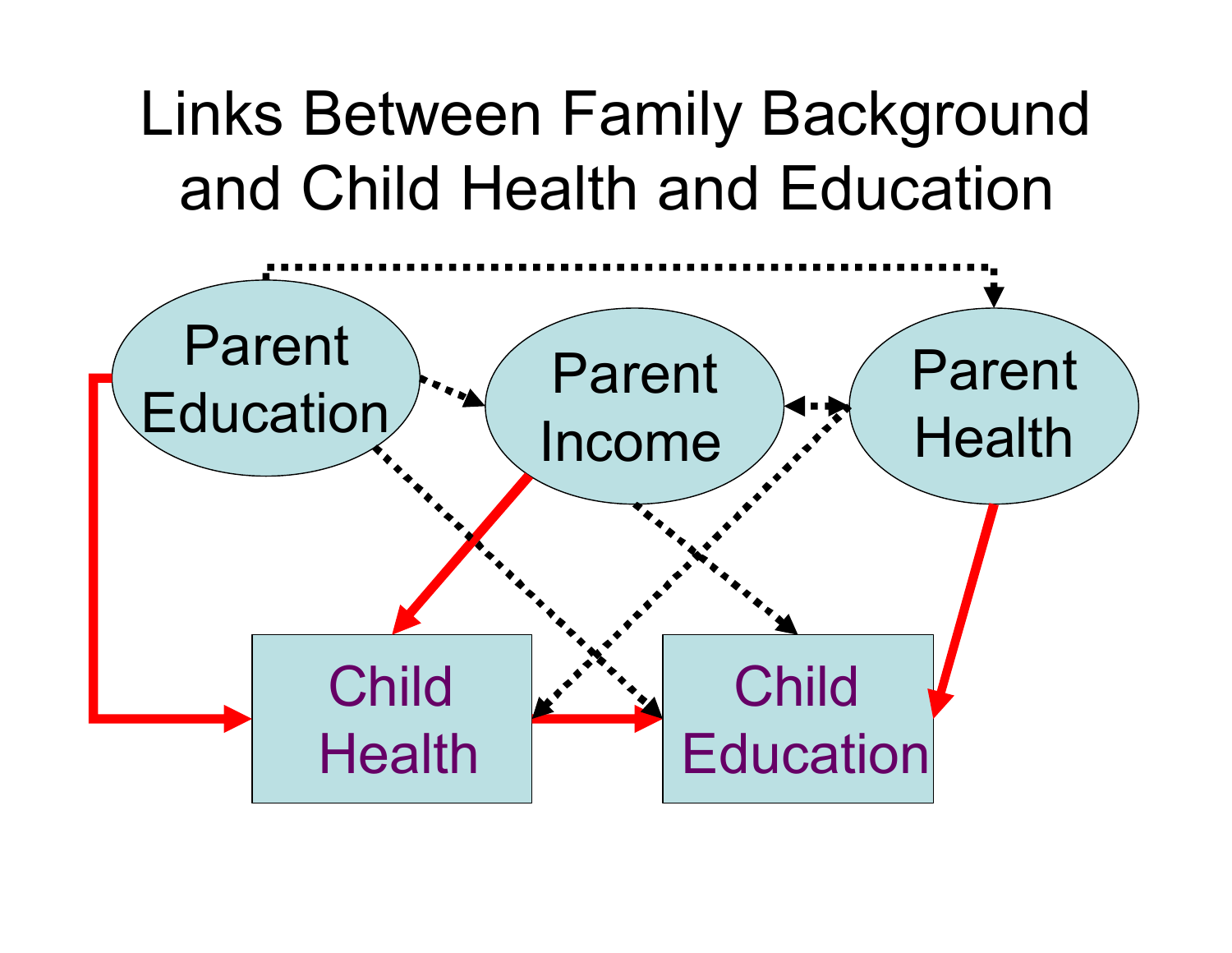Parent Education and Income and Child Health

- Differences in child health are apparent at birth.
- e.g. in rate of low birth weight (birth weight less than

2500 grams).

- And initial differences in health grow over time.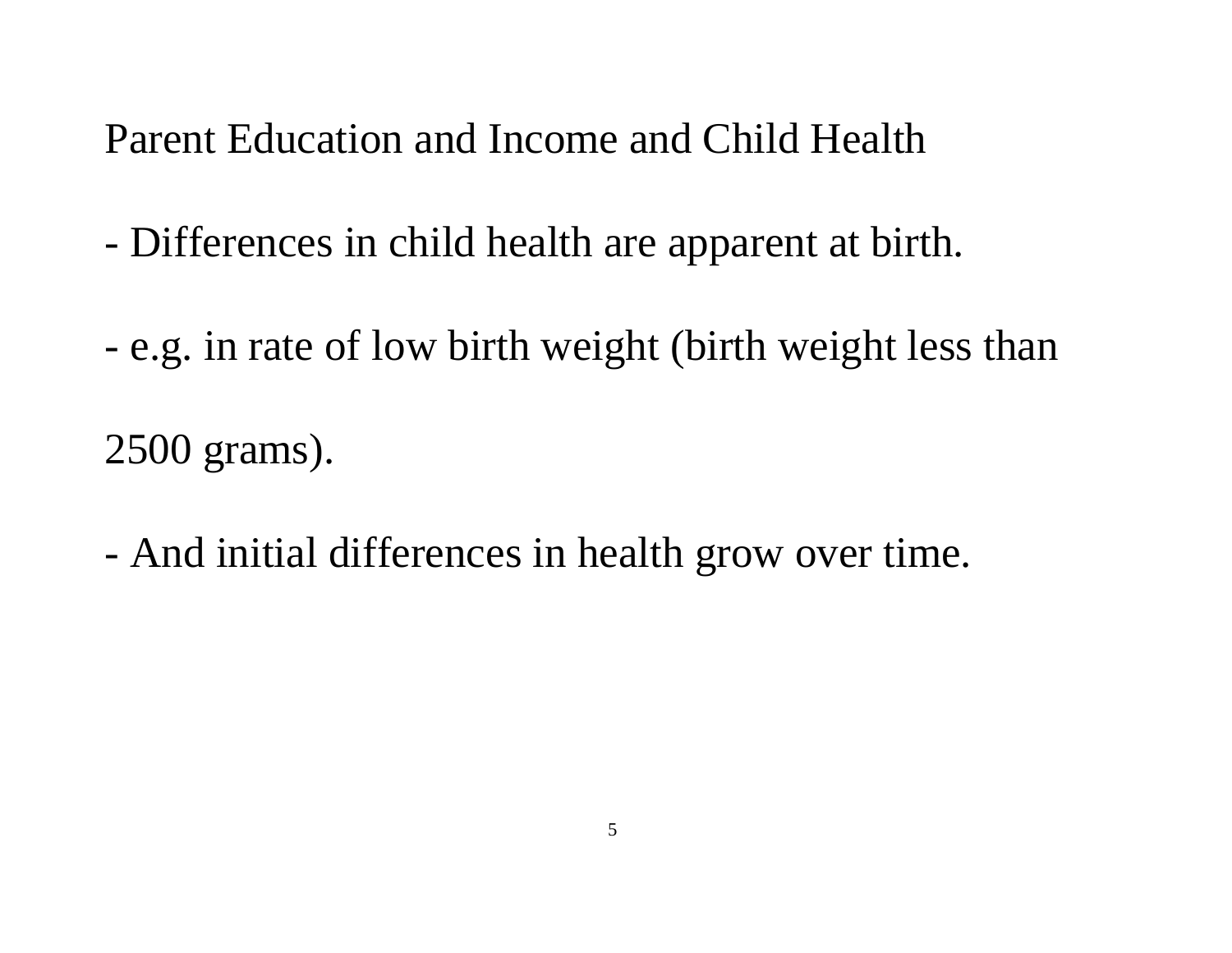# SES Difference in Low Birth Weight

Note: In CA SES=zip income at birth, in UK SES defined using Father occupation.

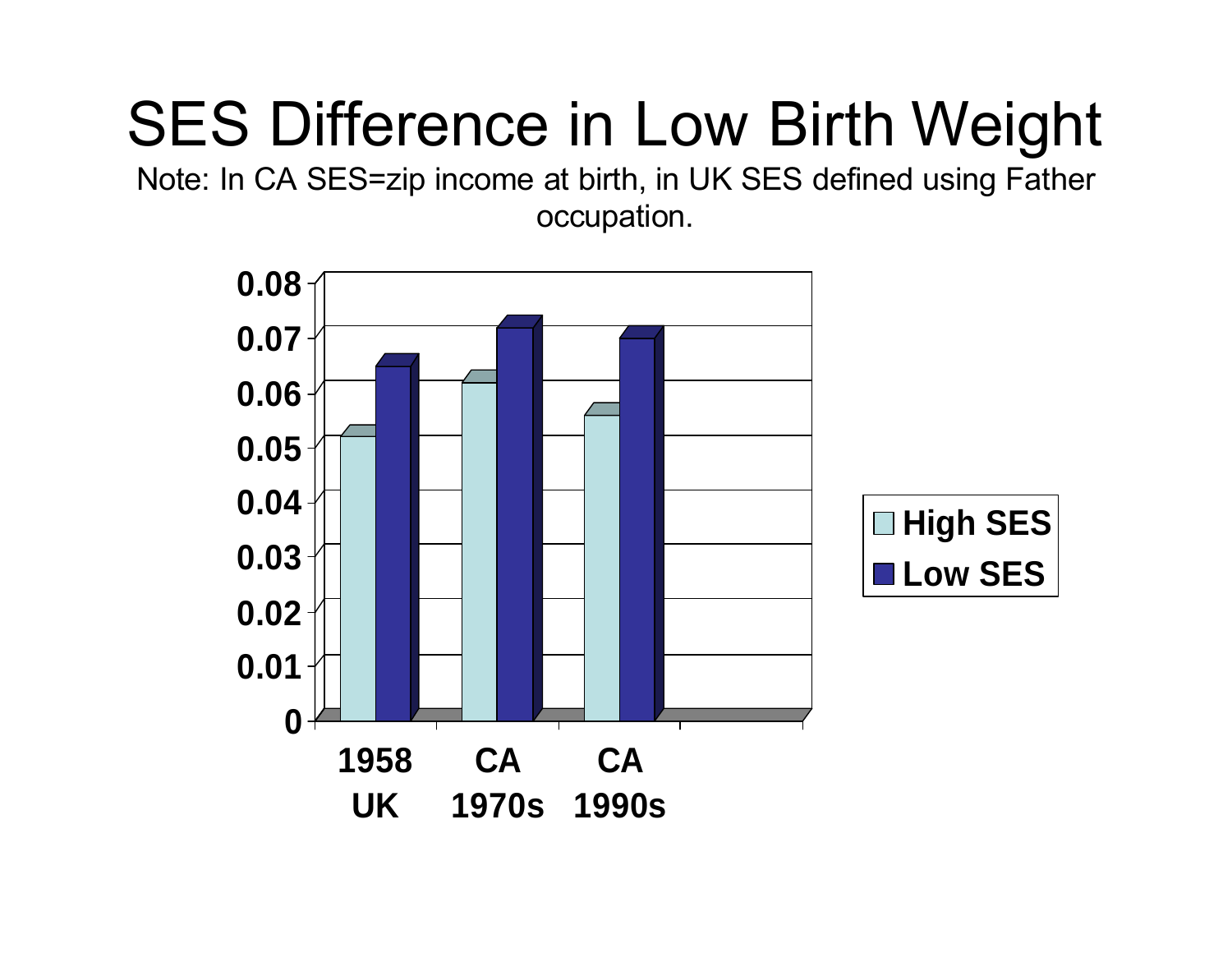#### Child health on family income 1=excellent, 5=poor U.S. National Health Interview Survey Source=Case, Lubotsky, Paxson (2003)

#### NHIS **NHIS**

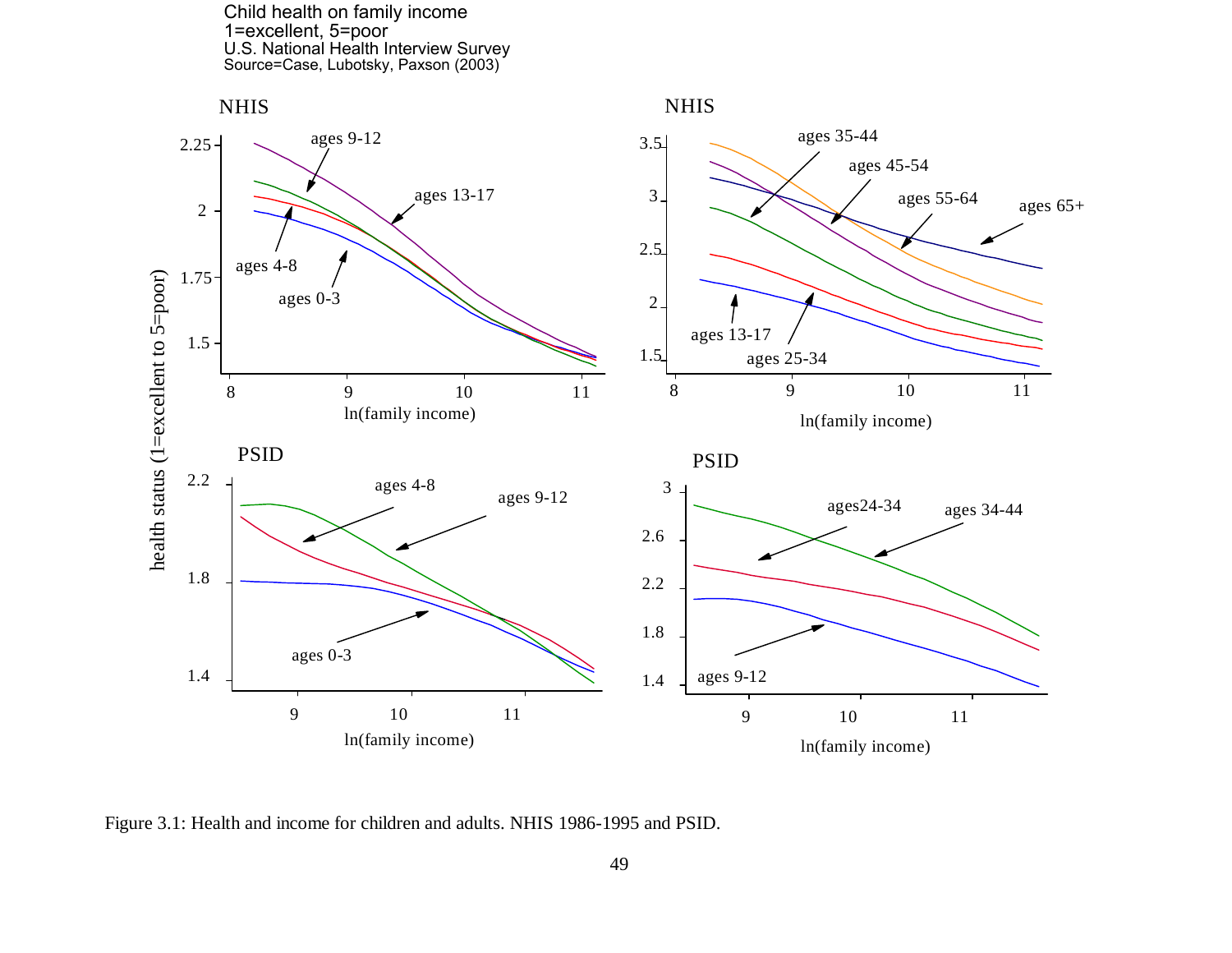### **The Steepening of the Health-Income Gradient with Child Age A Comparison of the U.S., Canada, and the U.K. Ordered Probits (1=excellent, 5=poor)**

| Age:                                     | $0$ to $3$ | 4 to 8   | 9 to 12  | 13 to 17(15) |
|------------------------------------------|------------|----------|----------|--------------|
| U.S.: Case, Lubotsky, Paxson, NHIS       |            |          |          |              |
| Ln(Income)                               | $-0.183$   | $-0.244$ | $-0.268$ | $-0.323$     |
|                                          | [.008]     | [.008]   | [.008]   | [.008]       |
| <b>Canada: Currie and Stabile, NLSCY</b> |            |          |          |              |
| Ln(hcome)                                | $-0.151$   | $-0.216$ | $-0.259$ | $-0.272$     |
|                                          | [.026]     | [.019]   | [.024]   | [.040]       |
| U.K.: Currie, Shields, Price, HSE        |            |          |          |              |
| Ln(Income)                               | $-0.146$   | $-0.212$ | $-0.196$ | $-0.174$     |
|                                          | [.040]     | [.028]   | [.031]   | [0.034]      |

Notes: Standard errors in brackets. Regressions control for year effects, family size, sex, mother age at birth, father present, etc.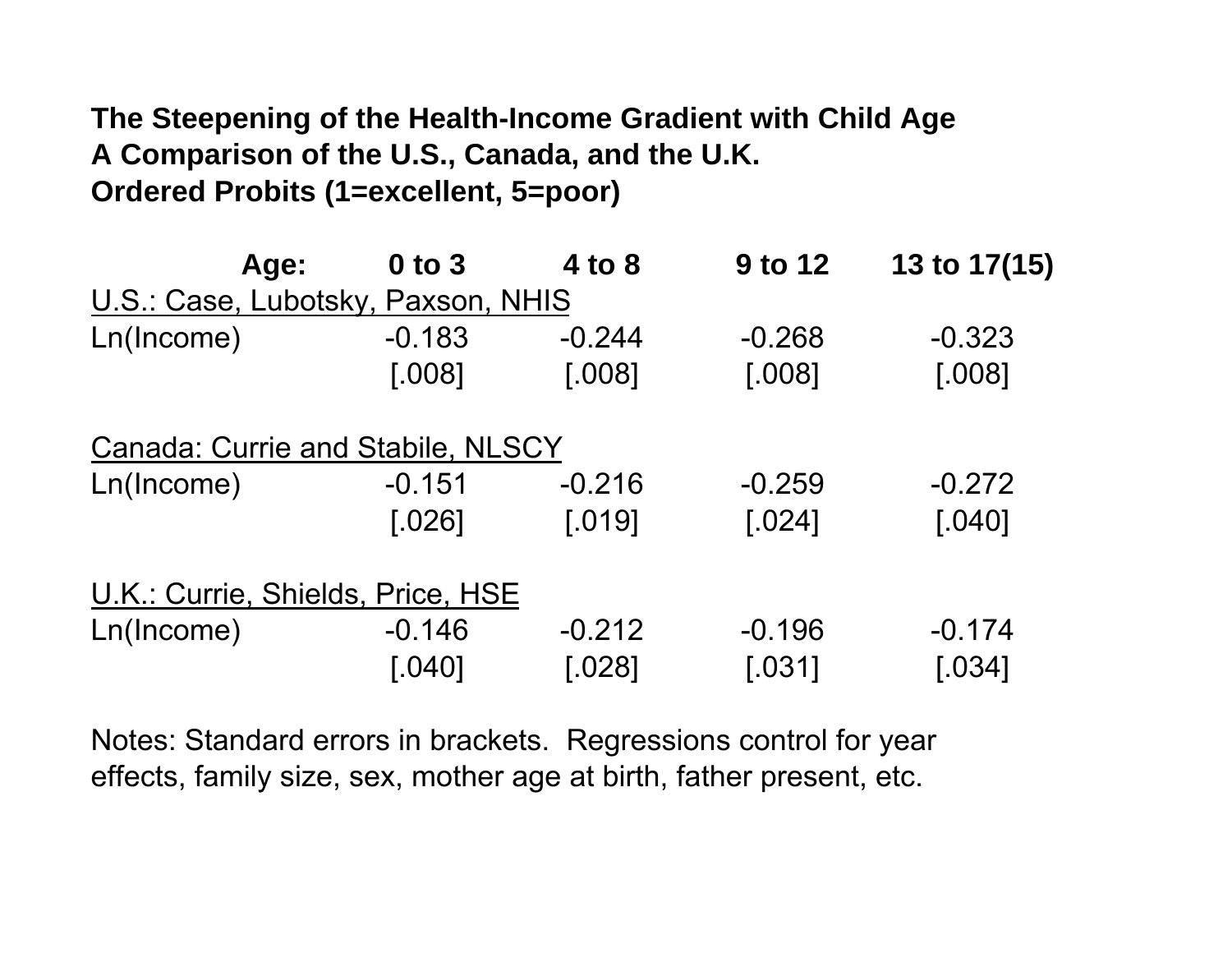The similarities between Canada and the U.S. suggest that access to health insurance is NOT the driver for the steepening gradient.

In Canada, rich and poor children recover from any given diagnosis to about the same extent after four years.

The problem is that poor children are subject to more negative health events.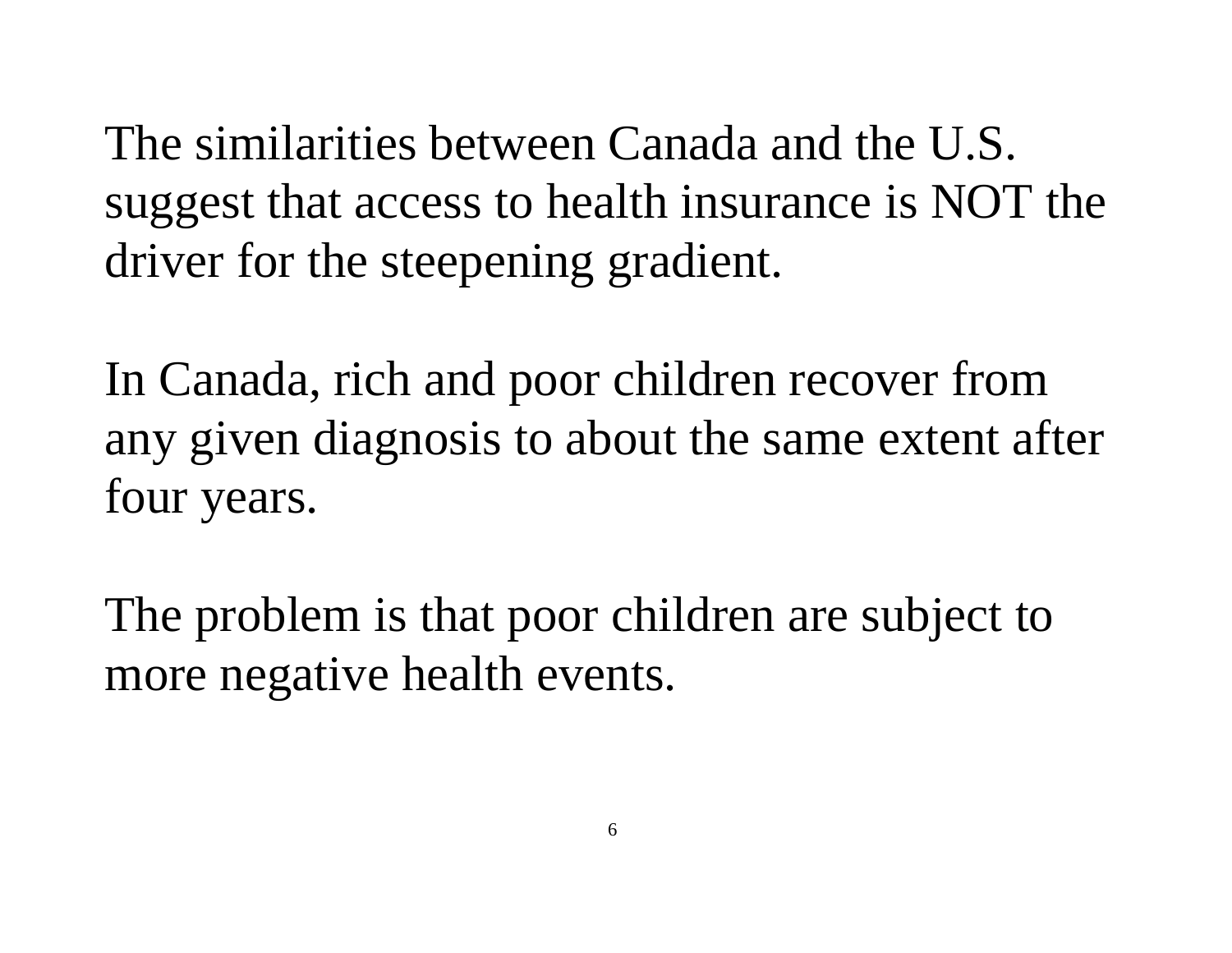The data on insults to health are poor, and often not recorded in the same surveys that track measures of SES and/or child outcomes.

Possible measures include:

- injuries
- hospitalizations
- chronic conditions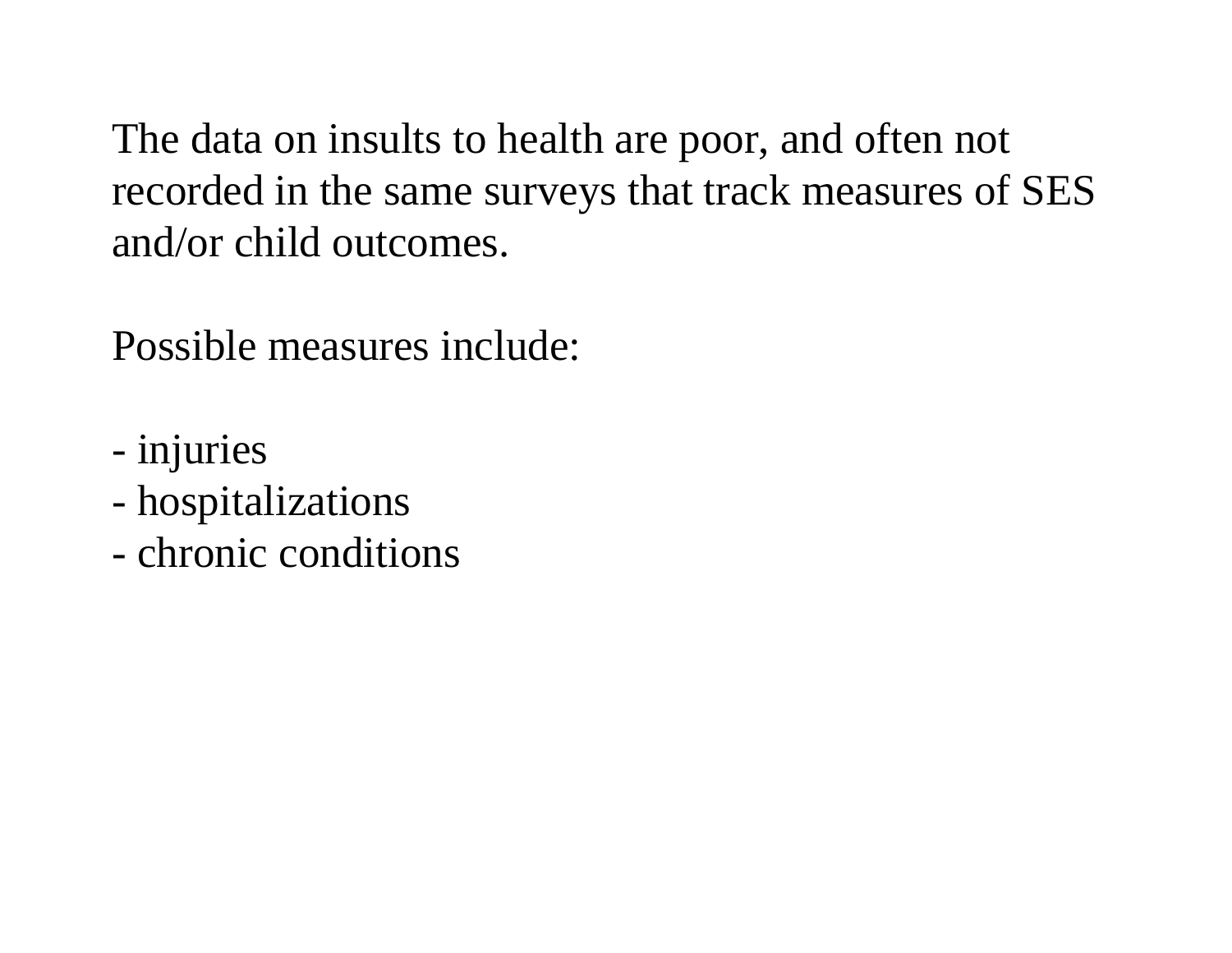Injuries (intentional and unintentional) are the leading cause of death among children 1-14 in developed countries.

But there is little information about injuries that do not lead to death, about gradients by SES (parent information is often not included on death certificates), or about effects of injuries on the outcomes of surviving children.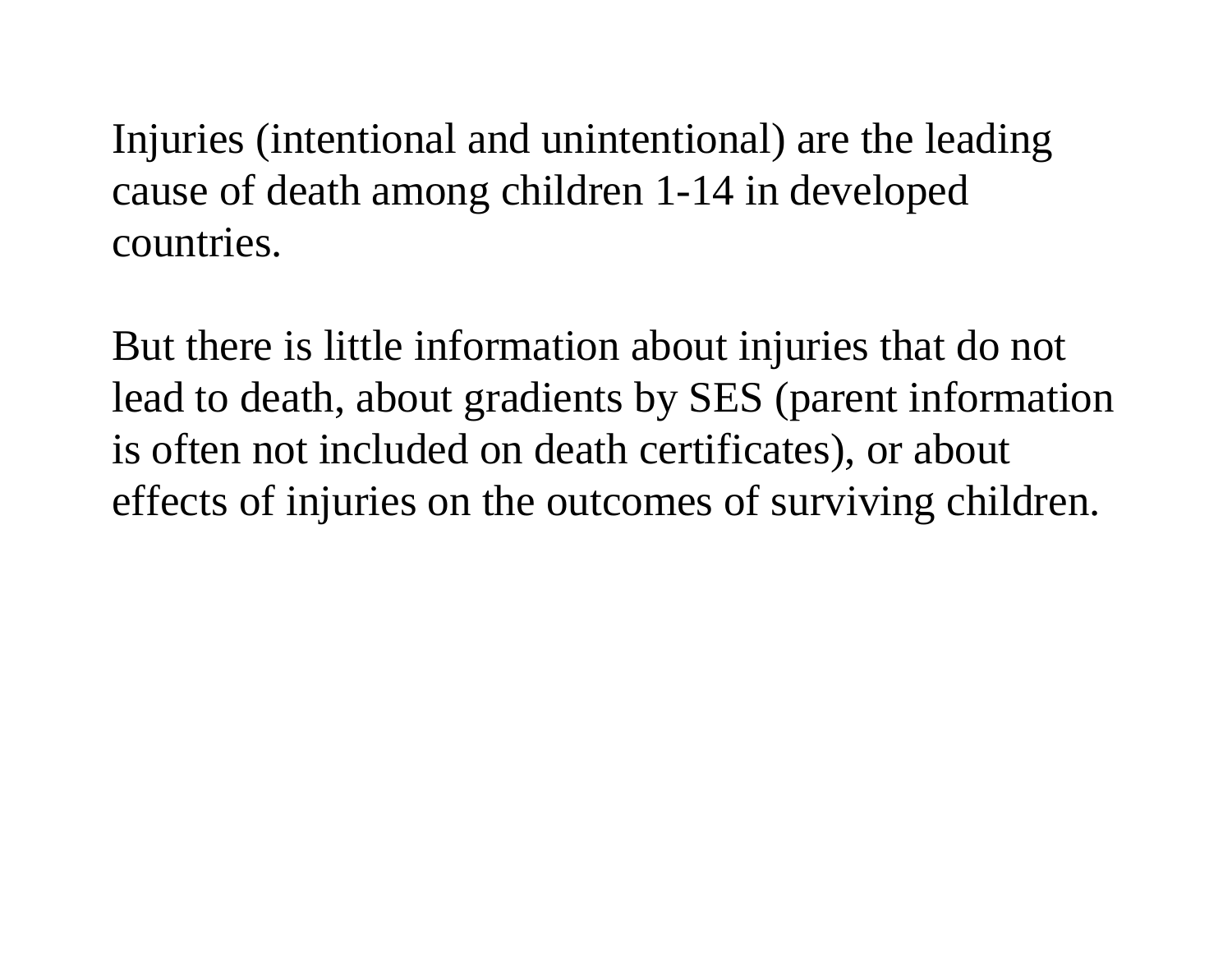### **Deaths per 100,000 Due to Injuries Children 1-14, 1991-1995**

|                    |                   | <b>Accidents as</b> |                |             |                |
|--------------------|-------------------|---------------------|----------------|-------------|----------------|
|                    | <b>Total</b>      | <b>Share of</b>     | <b>Traffic</b> | <b>Boys</b> | <b>Girls</b>   |
|                    | <b>Death Rate</b> | Deaths (%)          | <b>Deaths</b>  | <b>Rate</b> | <b>Rate</b>    |
| <b>Sweden</b>      | 5.2               | 33                  | 2.5            | 5.9         | 4.4            |
| <b>UK</b>          | 6.1               | 29                  | 2.9            | 7.7         | 4.3            |
| Italy              | 6.1               | 28                  | 3.3            | 8.1         | 4.1            |
| <b>Netherlands</b> | 6.6               | 30                  | 3.4            | 8.3         | 4.8            |
| France             | 9.1               | 41                  | 3.8            | 11          | $\overline{7}$ |
| Canada             | 9.7               | 44                  | 4.3            | 11.9        | 7.4            |
| U.S.               | 14.1              | 49                  | 5.8            | 17.5        | 10.4           |

Source: Unicef, 2000.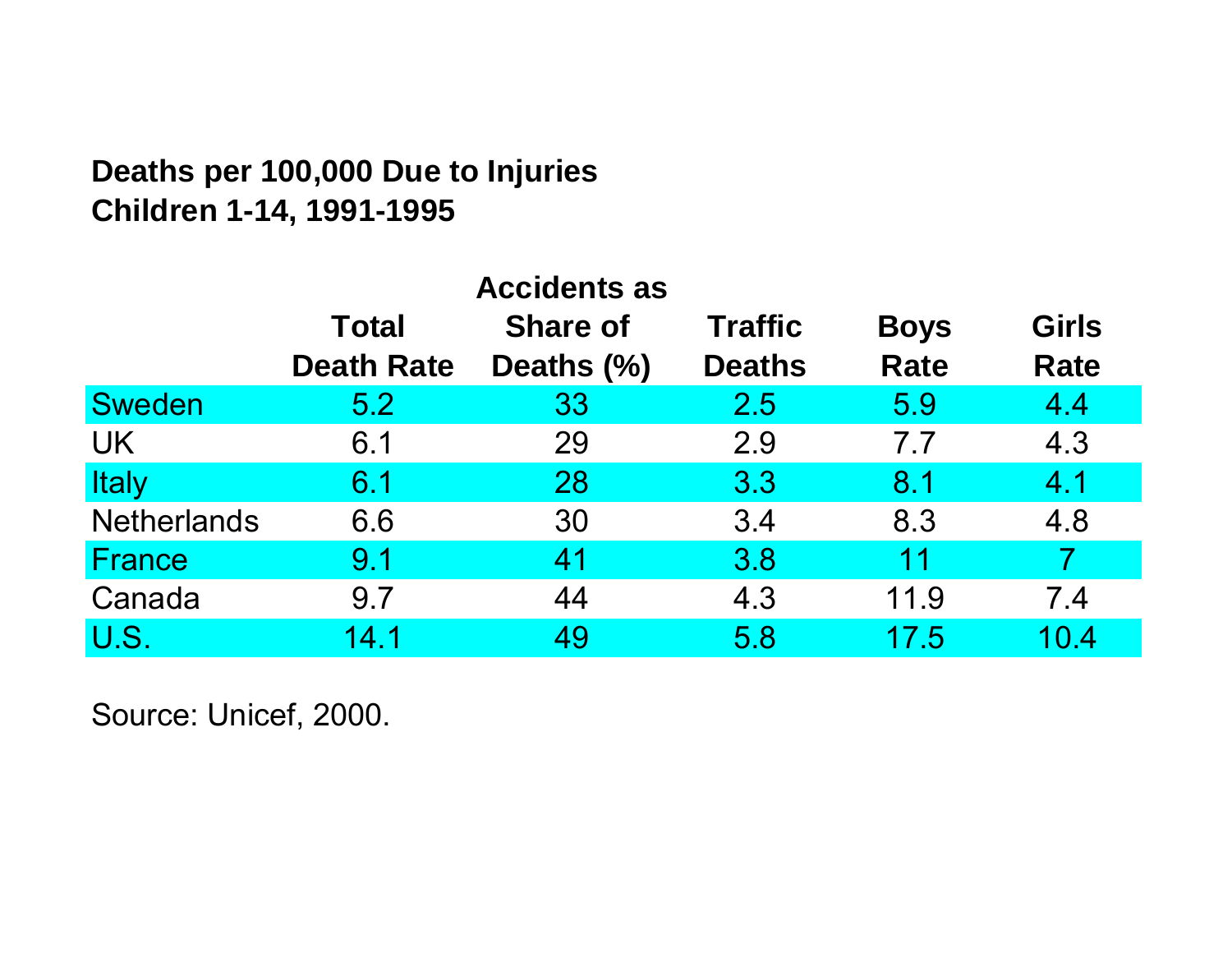For every one death among children aged 0 to 14 in the Netherlands during 1991-95 (home and leisure accidents) there were:

- 160 hospital admissions
- 2,000 accident and emergency department visits

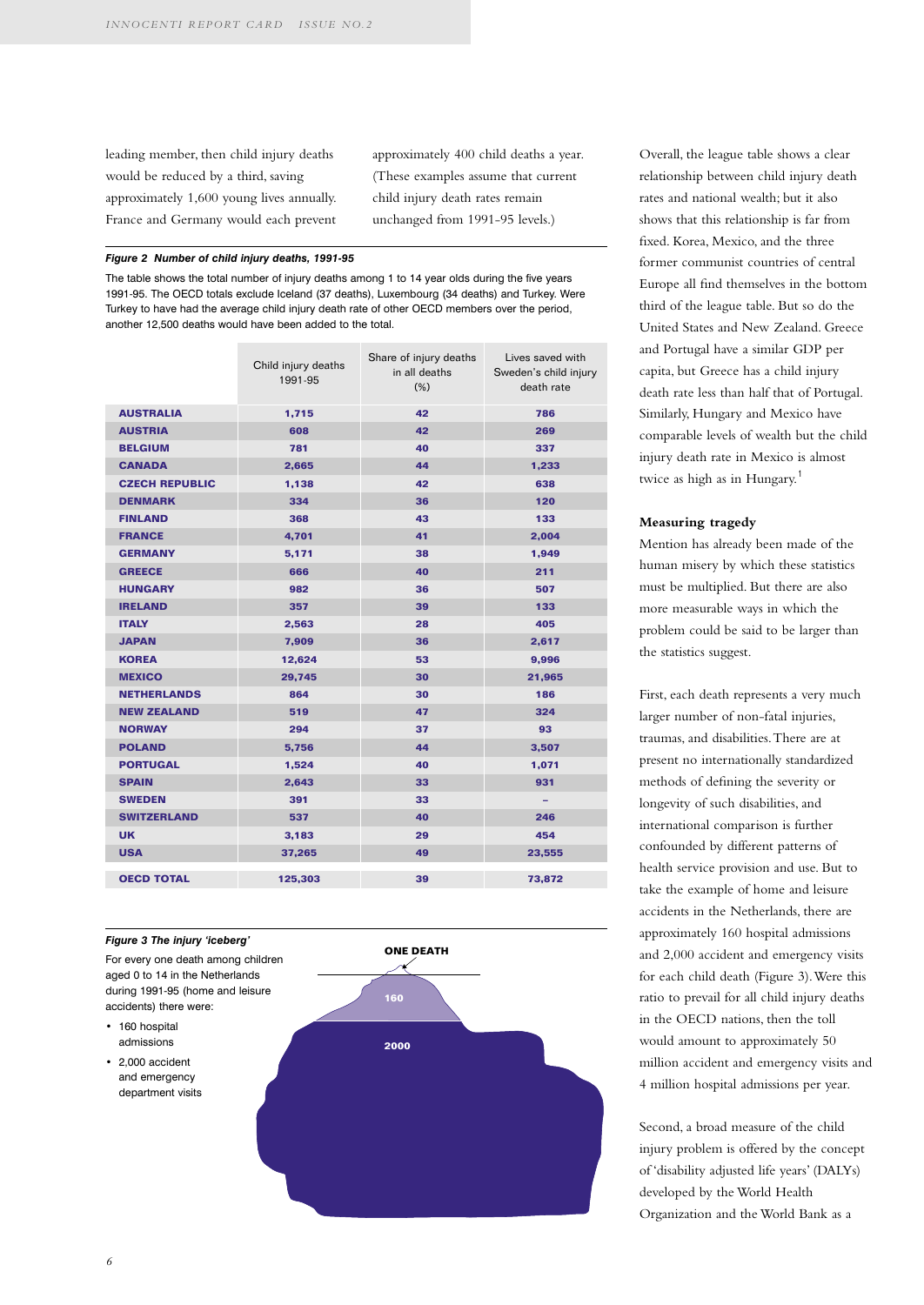Parental Occupation and Child Injury Deaths per 100,000 Children 0-15, England and Wales



Source: Unicef, 2000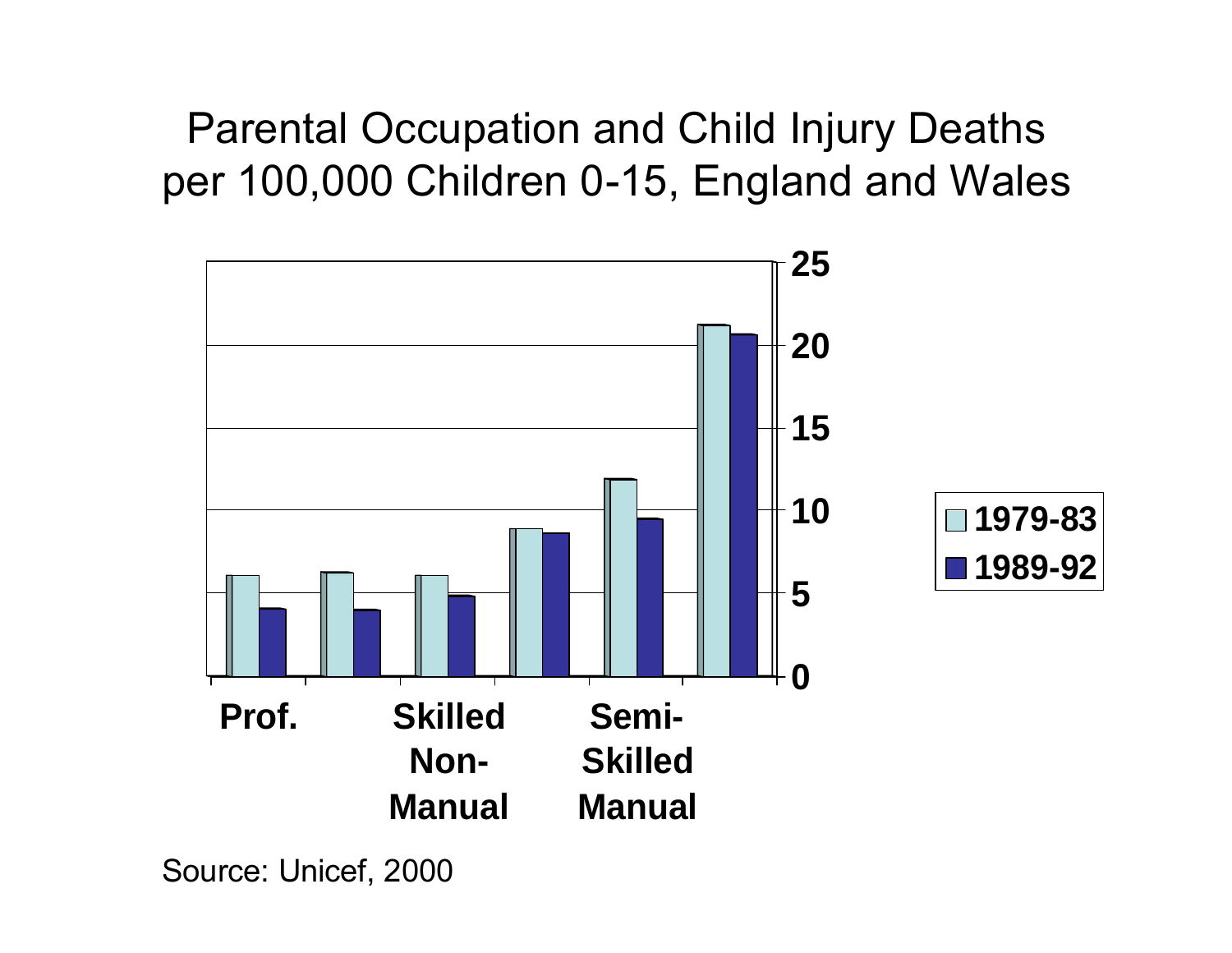Hospitalizations and chronic conditions are subject to reporting biases.

- e.g. in the U.S., children with better insurance or more likely to be hospitalized other things being equal. In countries with universal health care, more educated parents are still more likely to seek care for given conditions.

- one important exception may be mental illness, where higher SES parents may be more able to avoid the stigma of diagnoses by finding alternative ways to deal with their child.

- if parents do not seek care for child conditions, then chronic conditions may not be diagnosed.

- age patterns may be particularly sensitive to reporting biases if many conditions are diagnosed at school entry.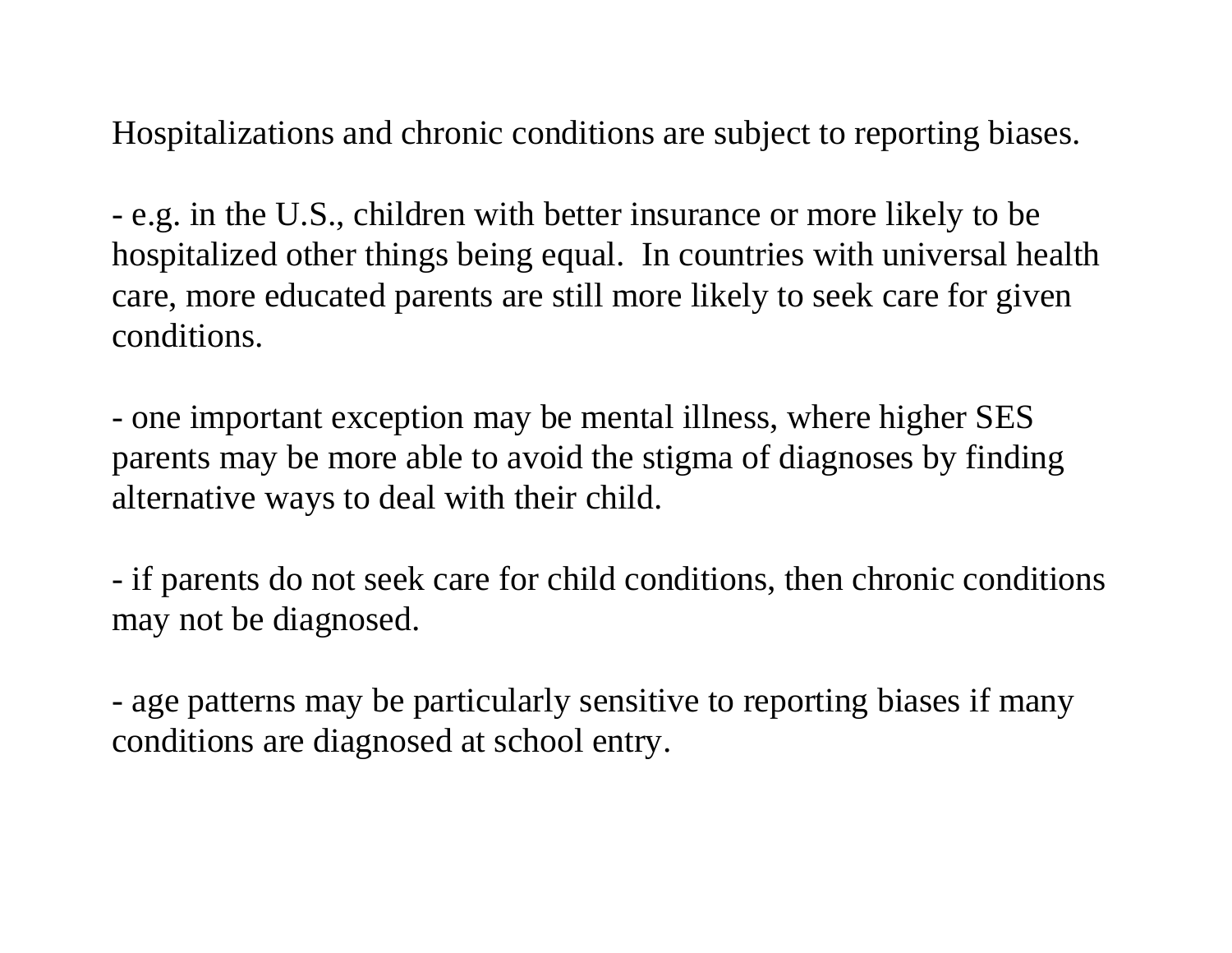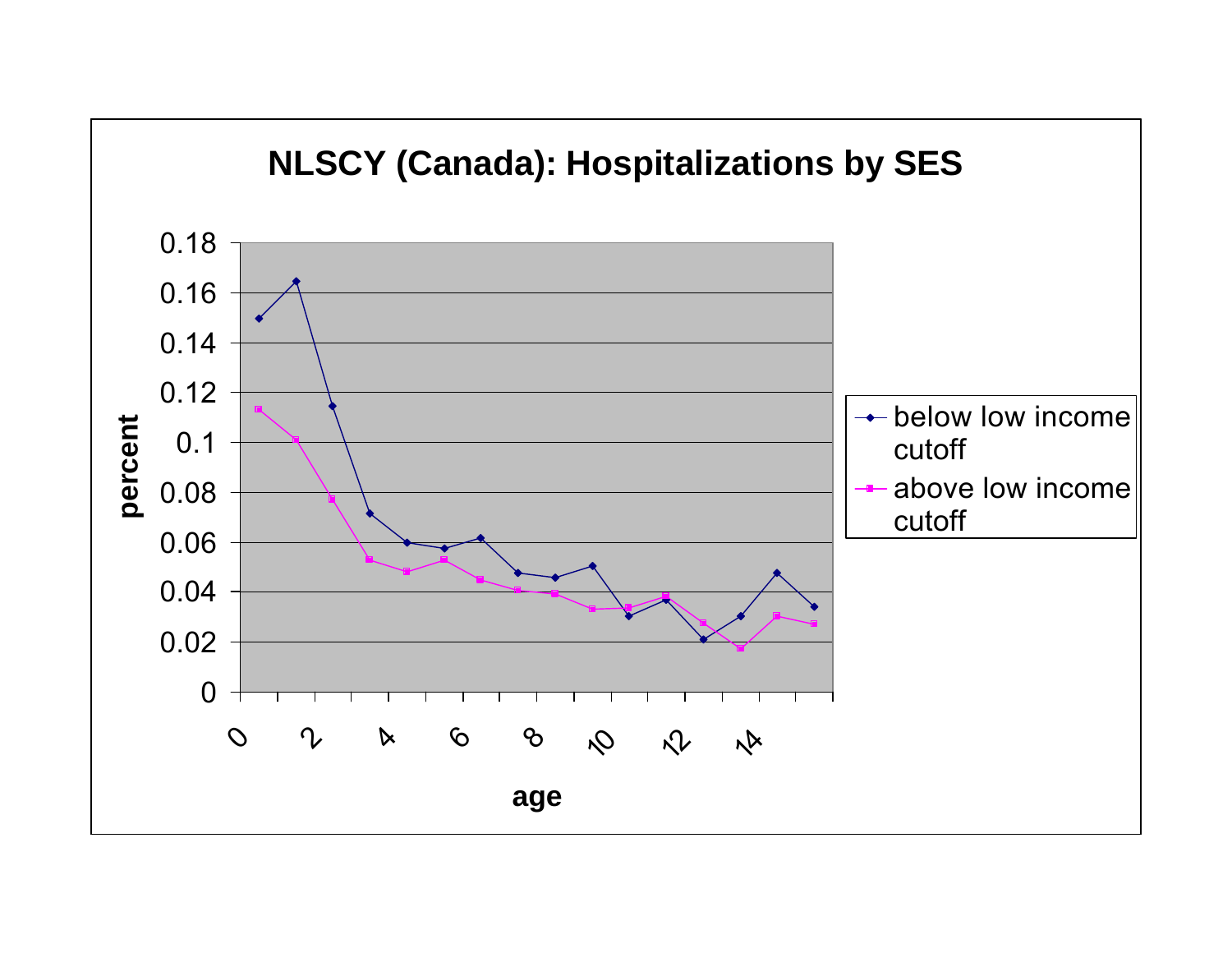Currie, Price, and Shields find that the incidence of asthma and mental problems are the most sensitive to income.

In the U.S., Case, Lubotsky and Paxson show that a broader range of chronic conditions are sensitive to income (e.g. hearing, vision, and digestive problems).

These and many other conditions such as arthritis, cancer, or heart problems are not particularly sensitive to income in the U.K.

However, asthma and mental health problems are the most common chronic conditions of children so that overall the incidence of chronic conditions falls with income, even in the U.K.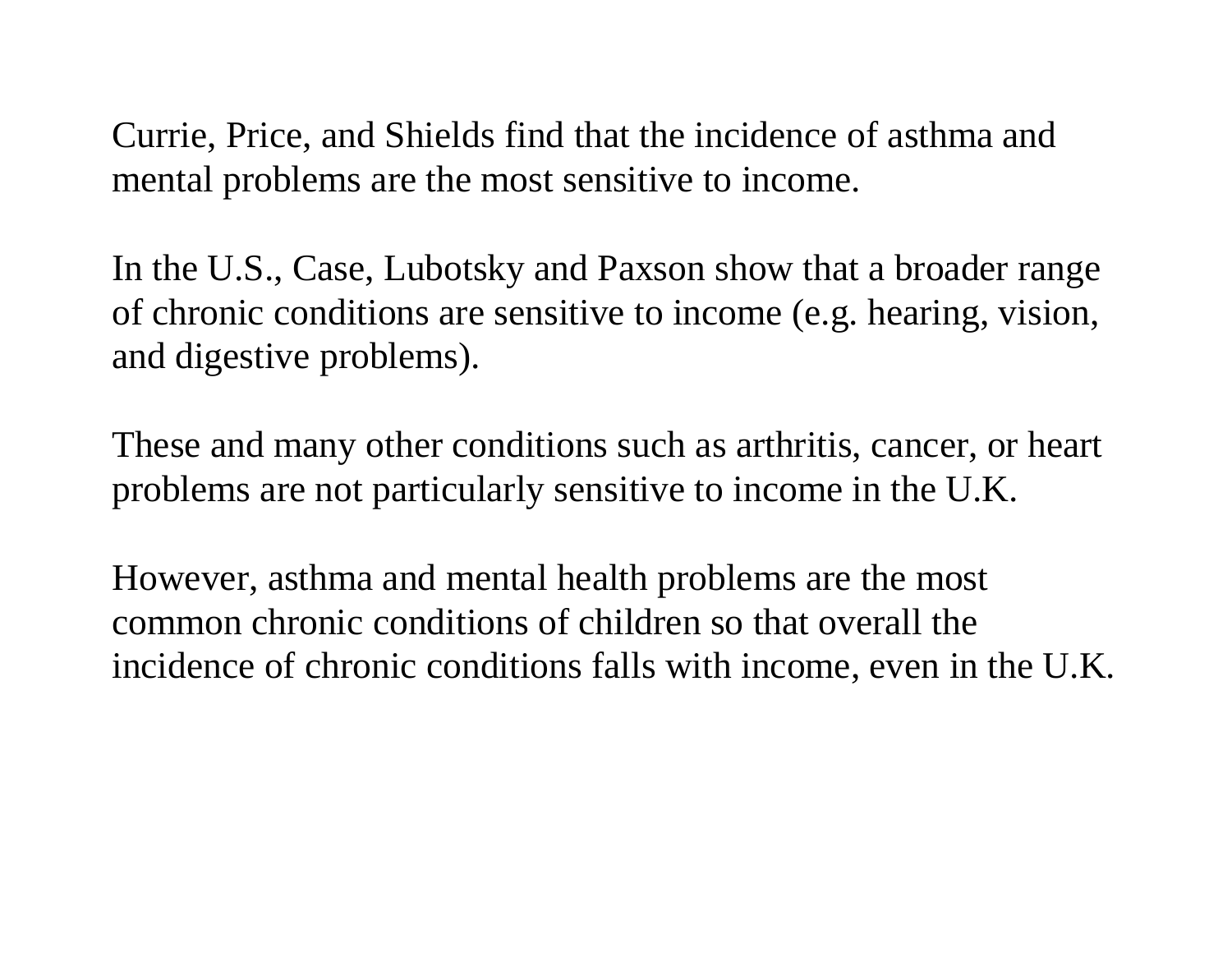The Incidence of Chronic Health Conditions Amongst Children in England by Income

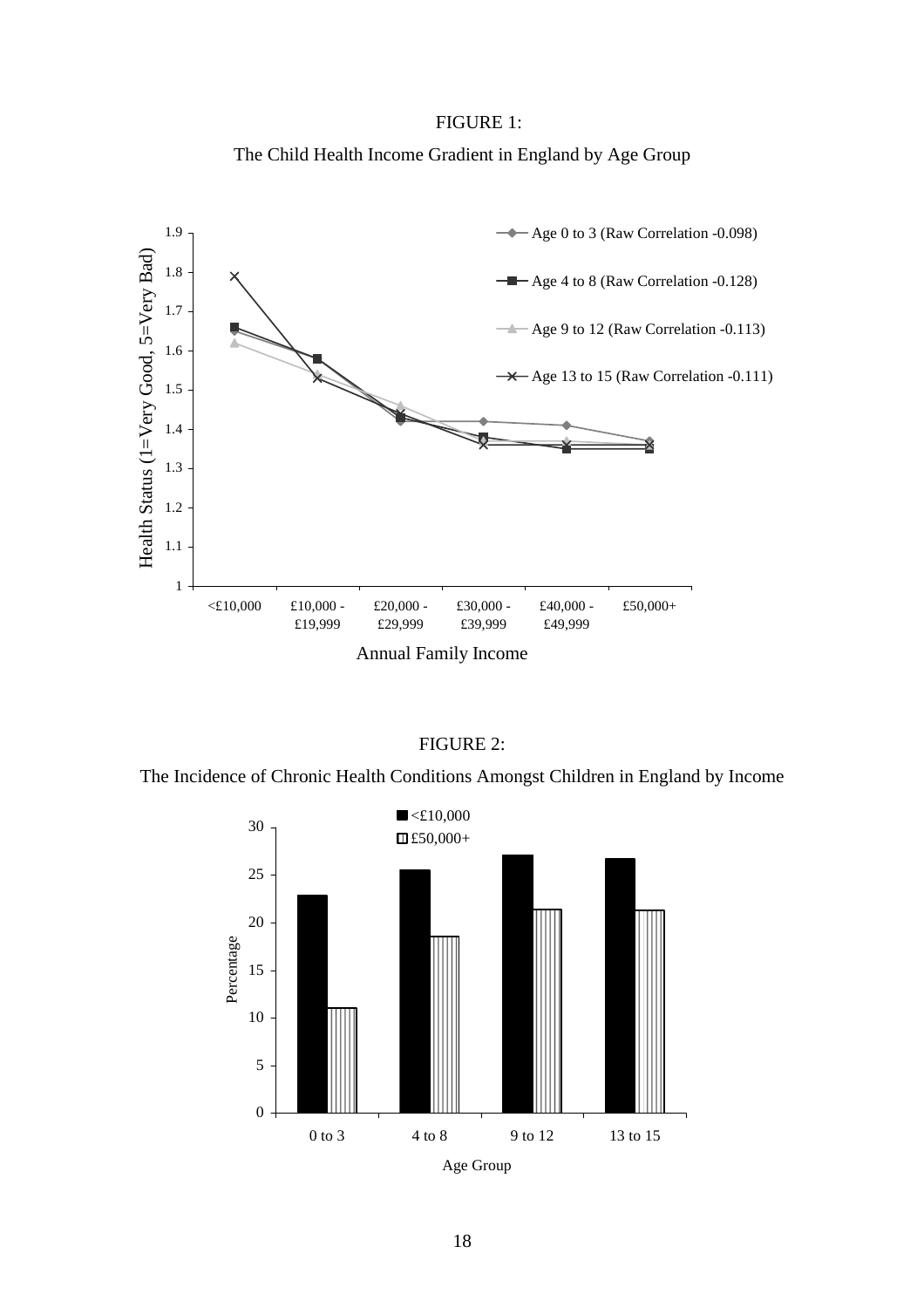Similarly, there is little data on mental health problems.

Because they strike people of working age (vs. the elderly) mental health problems account for the largest share of days lost due to health problems in the U.S.. Many mental health conditions have their roots in childhood.

ADHD (hyperkinetic disorder) is the most common child mental health problem. Estimated prevalence (from screeners that assess symptoms vs. diagnoses in a nationally representative population) is 6.52% among poor children compared to 3.85% among non-poor children (Cuffe et al., 2004).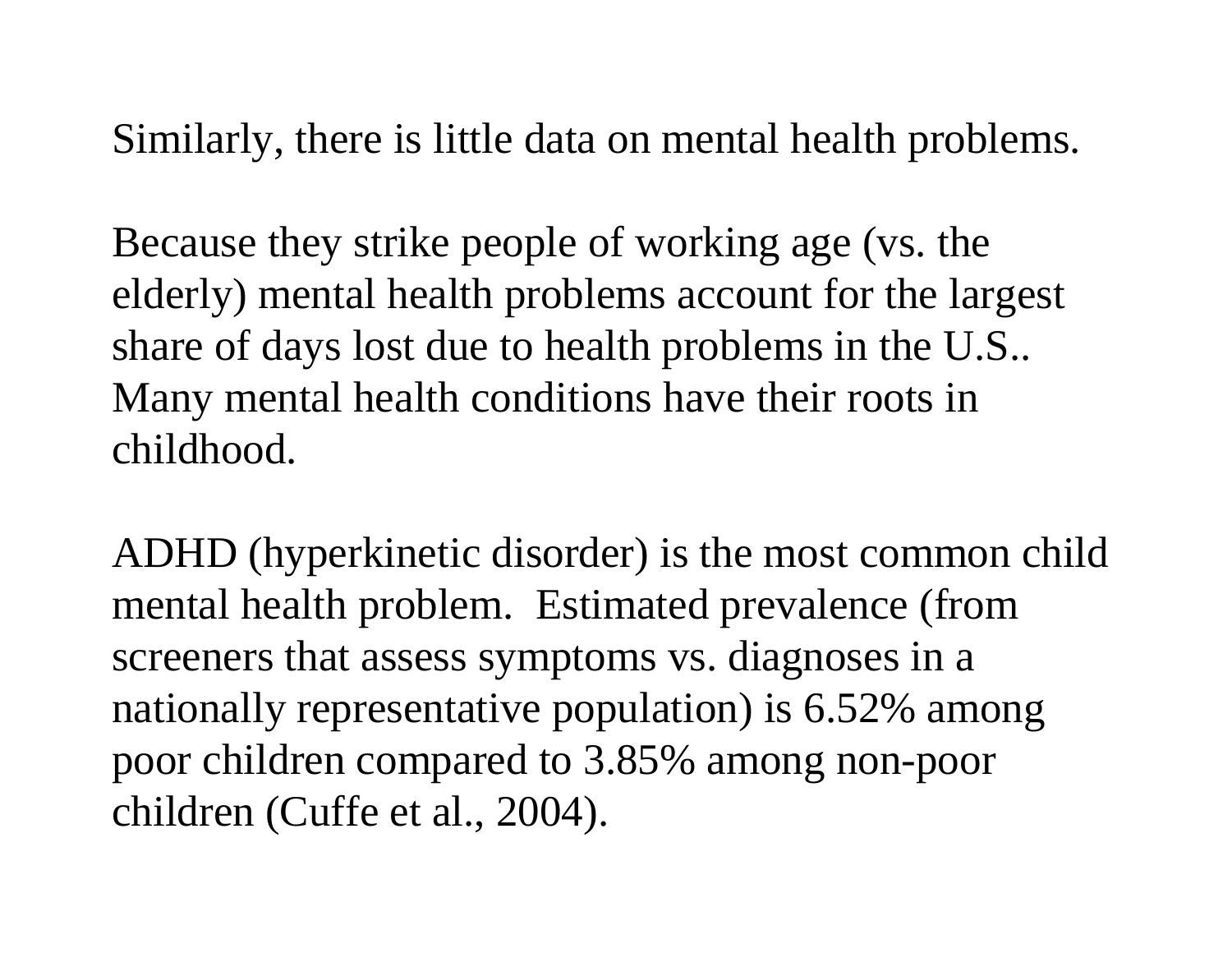Recently Karen Linnet and a team of researchers at Arhus have used Danish registry data to show that children who are premature, low birth weight, and/or whose mothers smoked during pregnancy have a much higher risk of developing the disorder.

Studies of this type point to possible mechanisms for the link between SES and ADHD (HKD).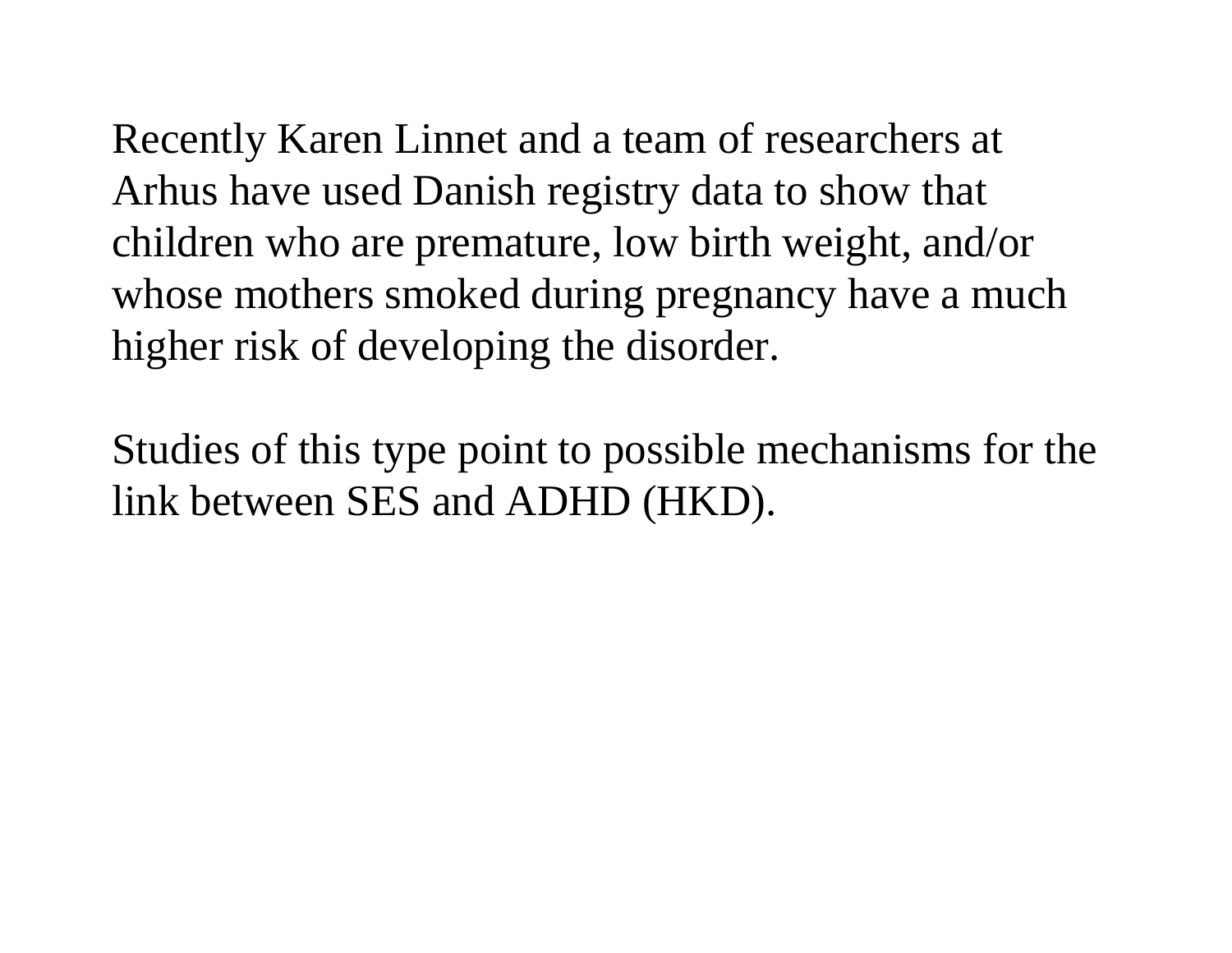So...

Parent income and education are strongly related to child health. The relationship strengthens as the child ages (in the U.S. and Canada, but not the U.K.)

Can changing parental income or education affect child health?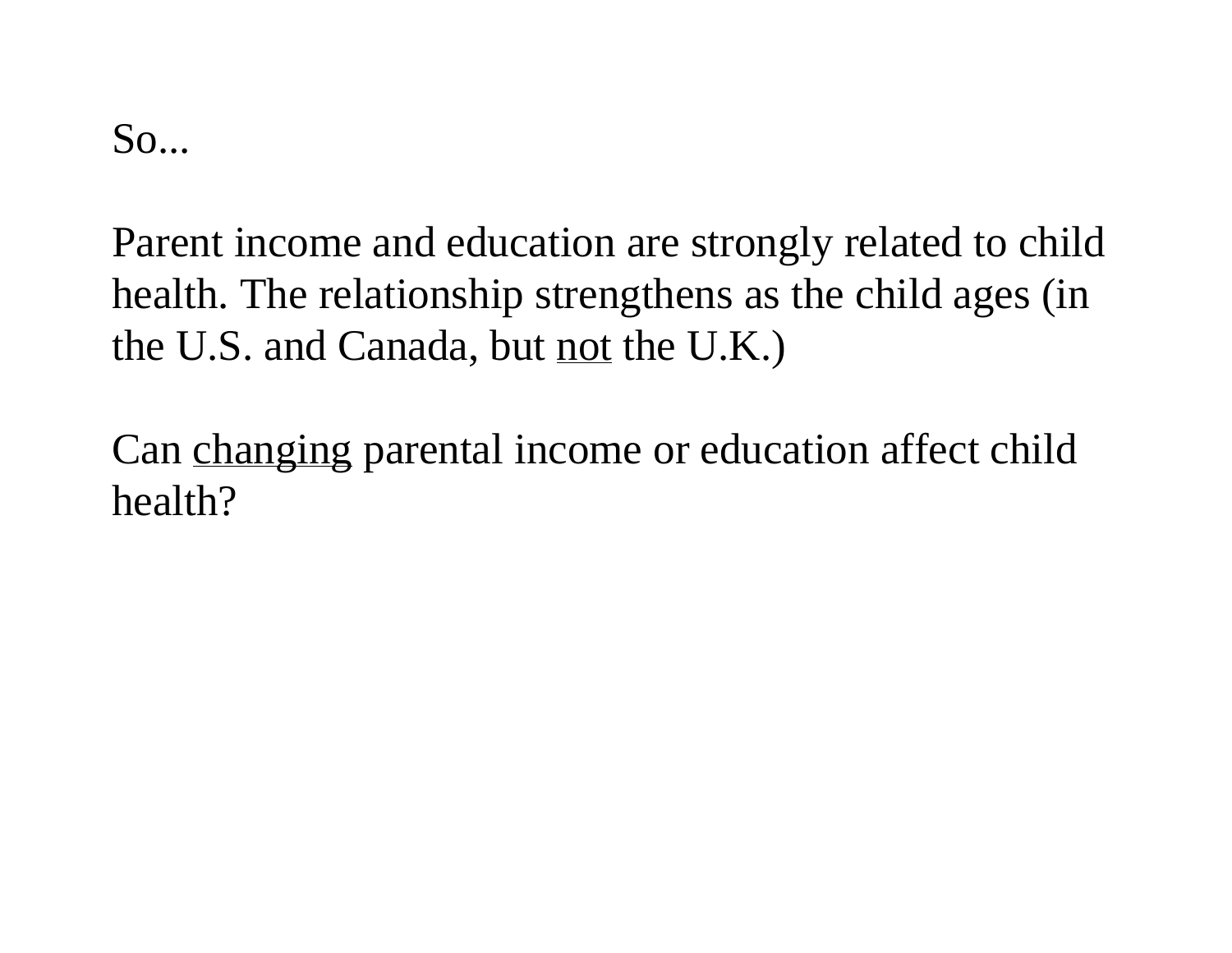The problem is that women with more education are likely to have many other advantages, so it is difficult to determine the causal effect ofeducation.

Currie and Moretti (2003) document a large increase in the number of colleges between 1960 and 1980 and find that if a woman lived in a county with a college when she was 17, she was more likely to go to college.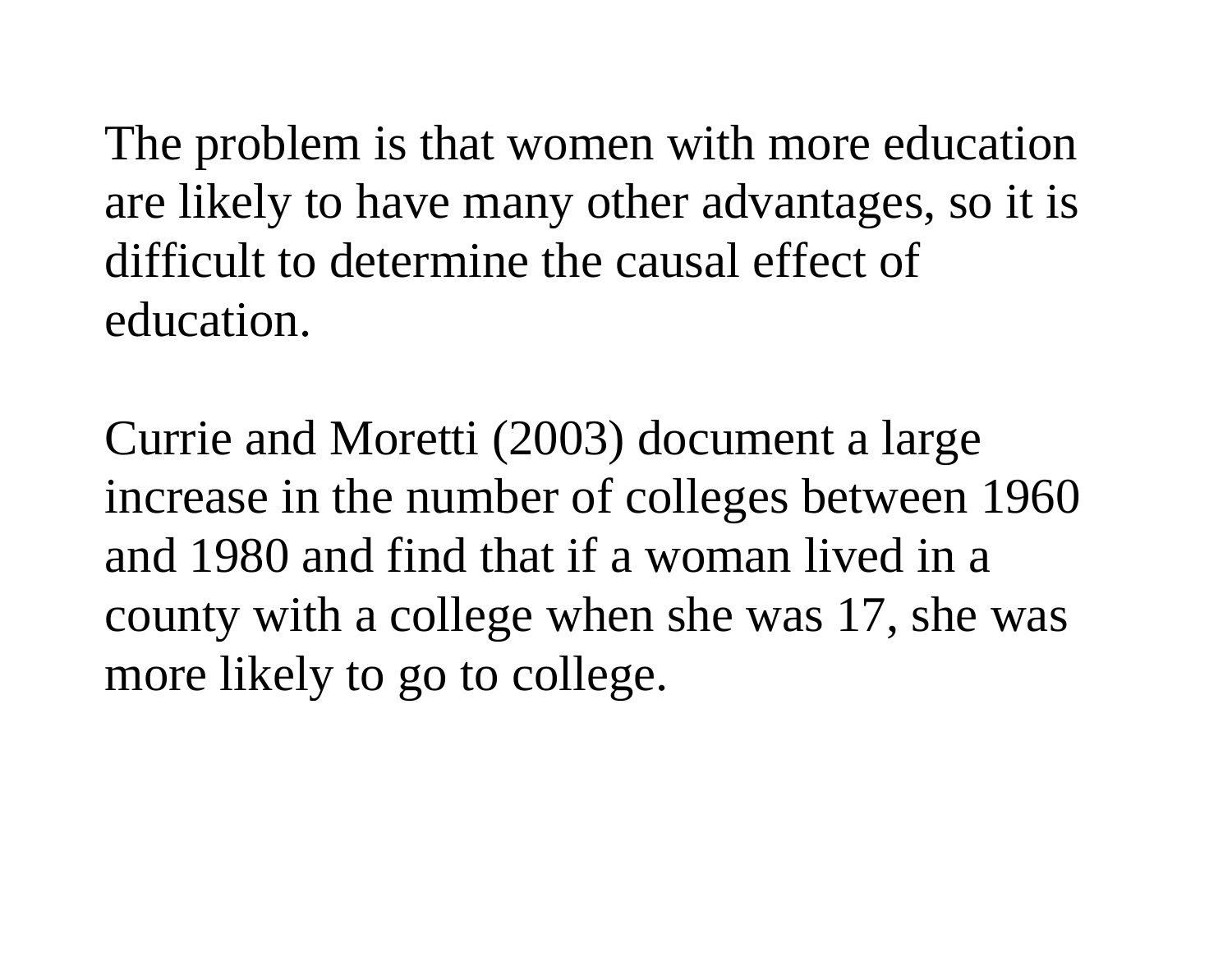

Avg. years education 1st time mothers 24+ Before & after opening of 4-year college Source: Currie and Moretti, 2003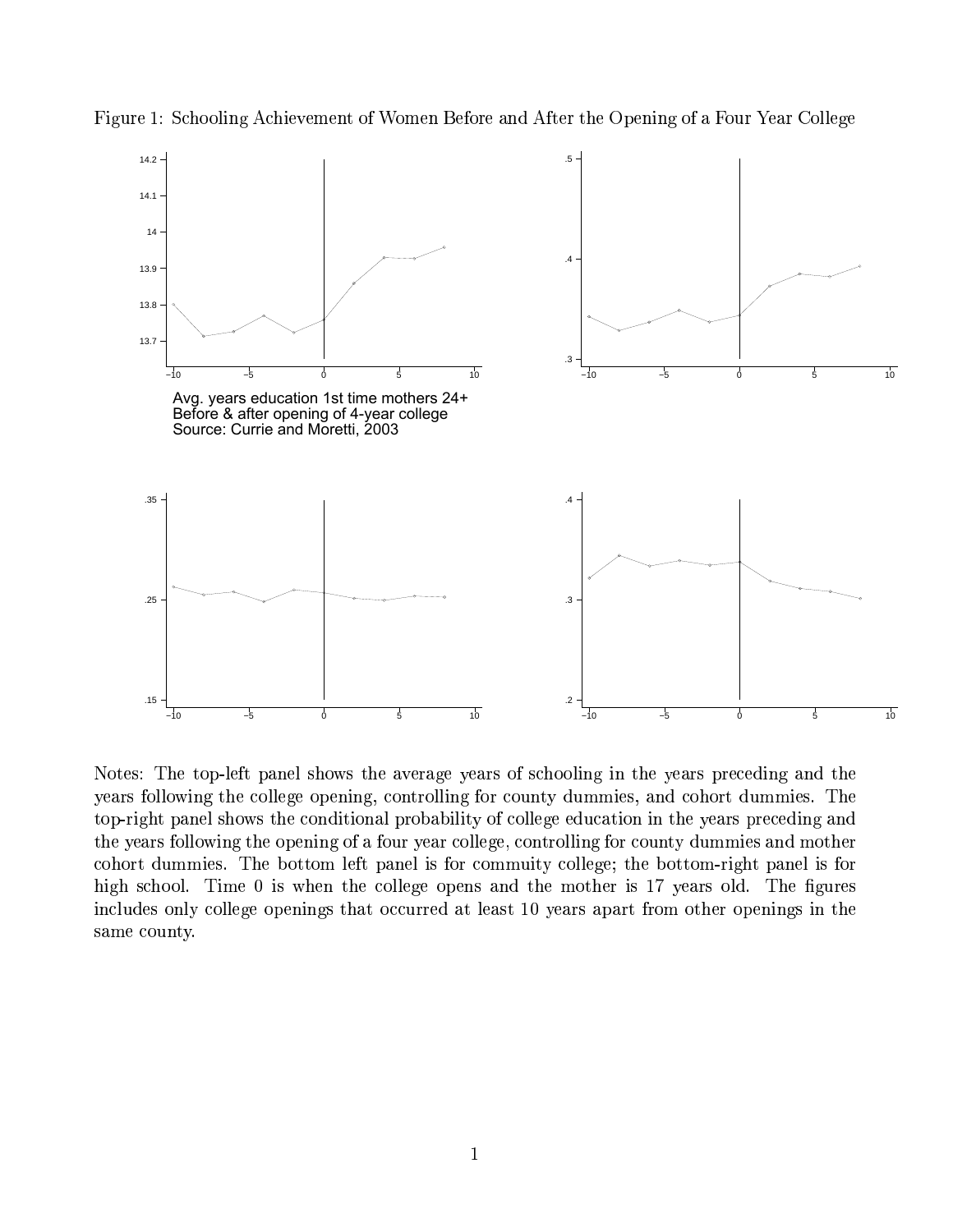#### **The Effects of Mother's Education on Infant Health Data=U.S. Vital Statistics, IV Estimates Using College Openings as IV. Mother's 24-45 years old at time of birth.**

|                      | Coeff.          | <b>Mean of</b> |
|----------------------|-----------------|----------------|
|                      | <b>Estimate</b> | Dep. Var.      |
| 1. Low Birth Weight  | $-0.0098$       | 0.049          |
|                      | [.0038]         |                |
| 2. Preterm Birth     | $-0.01$         | 0.069          |
|                      | [.0044]         |                |
| 3. Prenatal Care 1st | 0.0234          | 0.921          |
| trimester            | [.0055]         |                |
| 4. Smoked During     | $-0.0583$       | 0.078          |
| Pregnancy            | [.0118]         |                |

Notes: Std. errors in brackets. Models include mother age, cohort, county\*year-of-child's birth. Each row is from a separate regression.

Source: Currie and Moretti, 2003.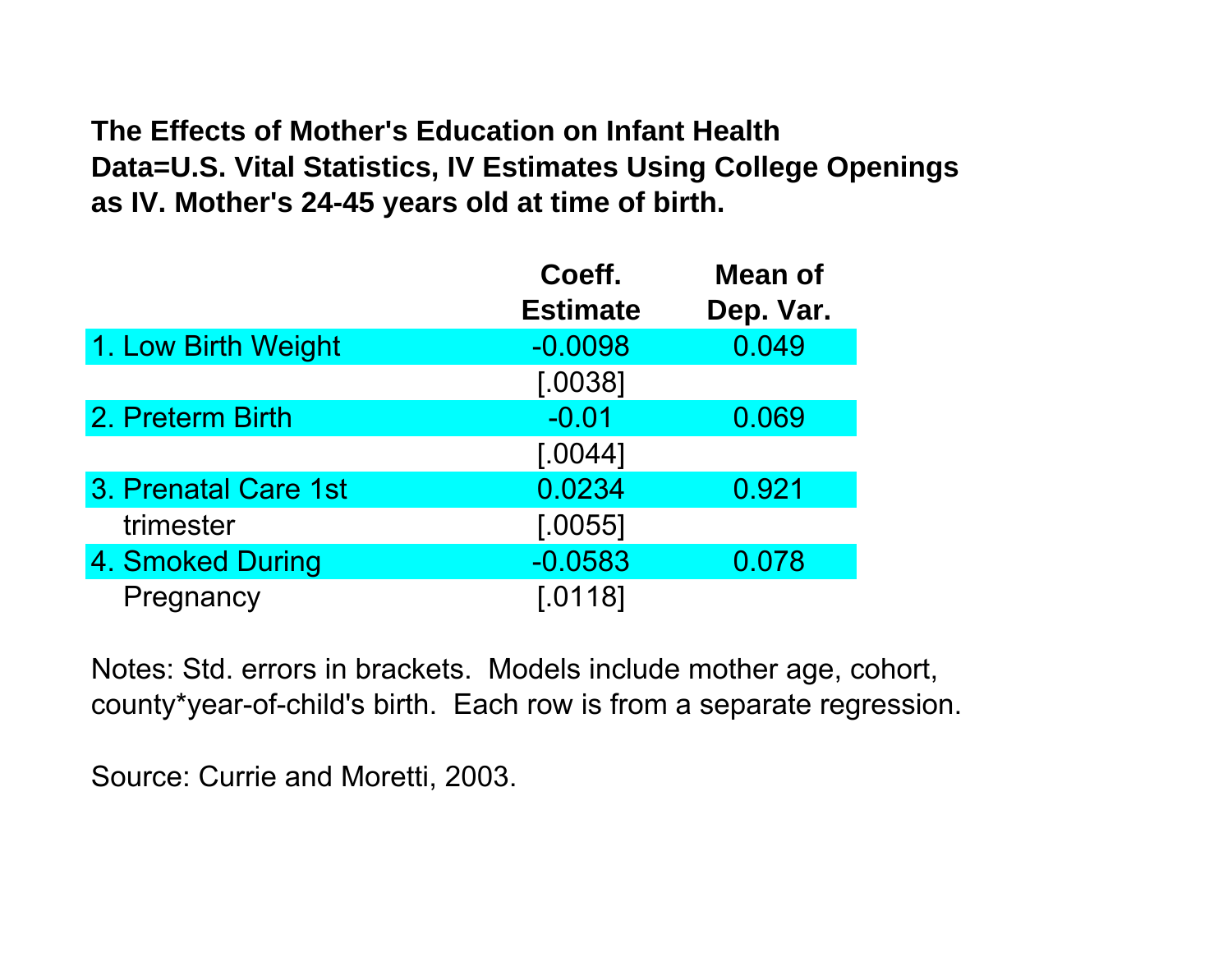Note that there are some contrary findings with respect to the effects of maternal education on infant health.

- McCrary and Royer (2005) examine effects of compulsory schooling laws in TX and find little effect on child outcomes. However, it is difficult for them to untangle the effects of child age from the effects of compulsory schooling laws.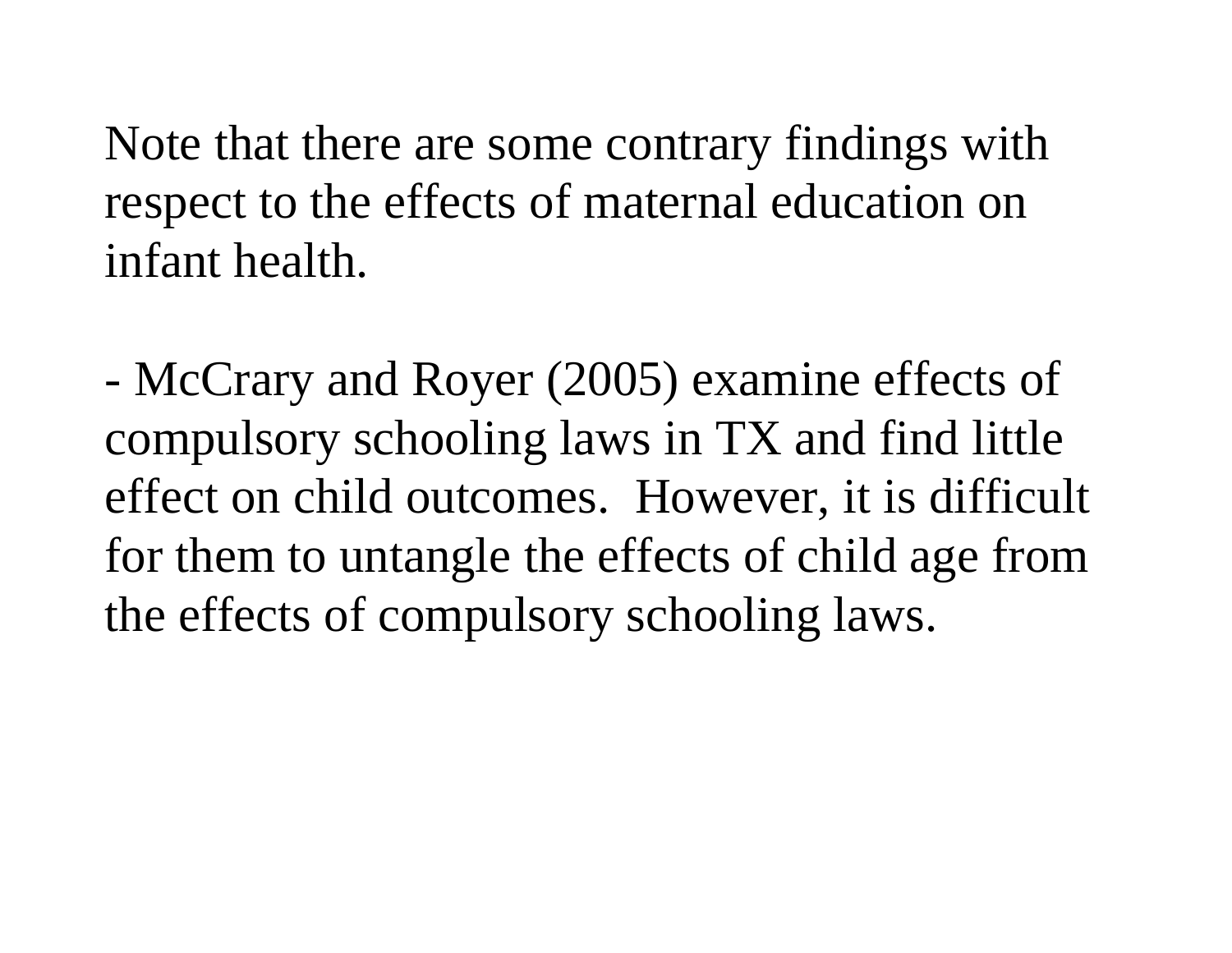What is the Link Between Child Health andEducational Attainment?

- review evidence regarding general health measures

- review evidence regarding specific health measures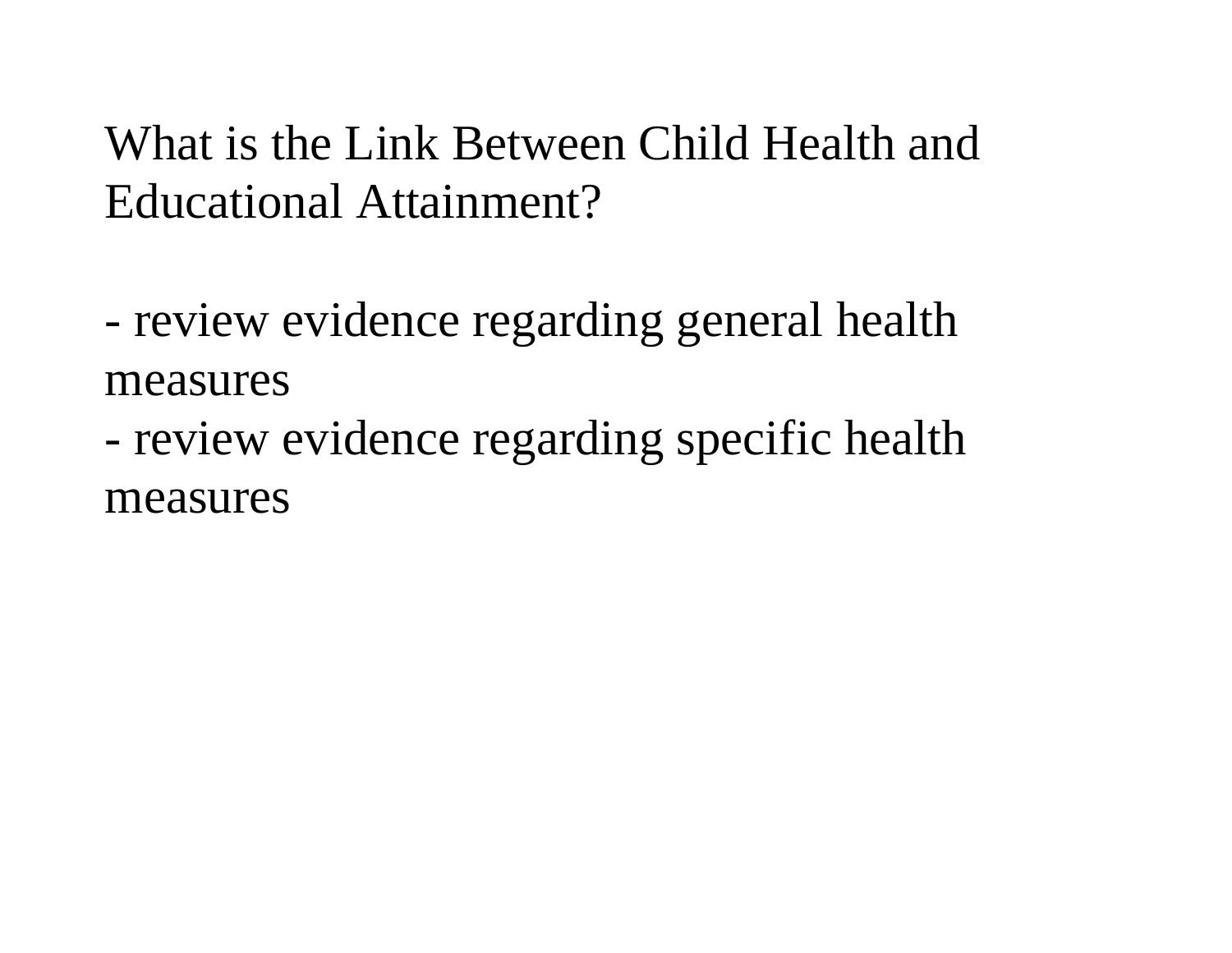Using data from the 1999 PSID, James Smith shows that a retrospective question about health during childhood is remarkably predictive of future outcomes.

(What was your general health status when you were  $\leq$ =16 years old? 1=excellent, 5=poor)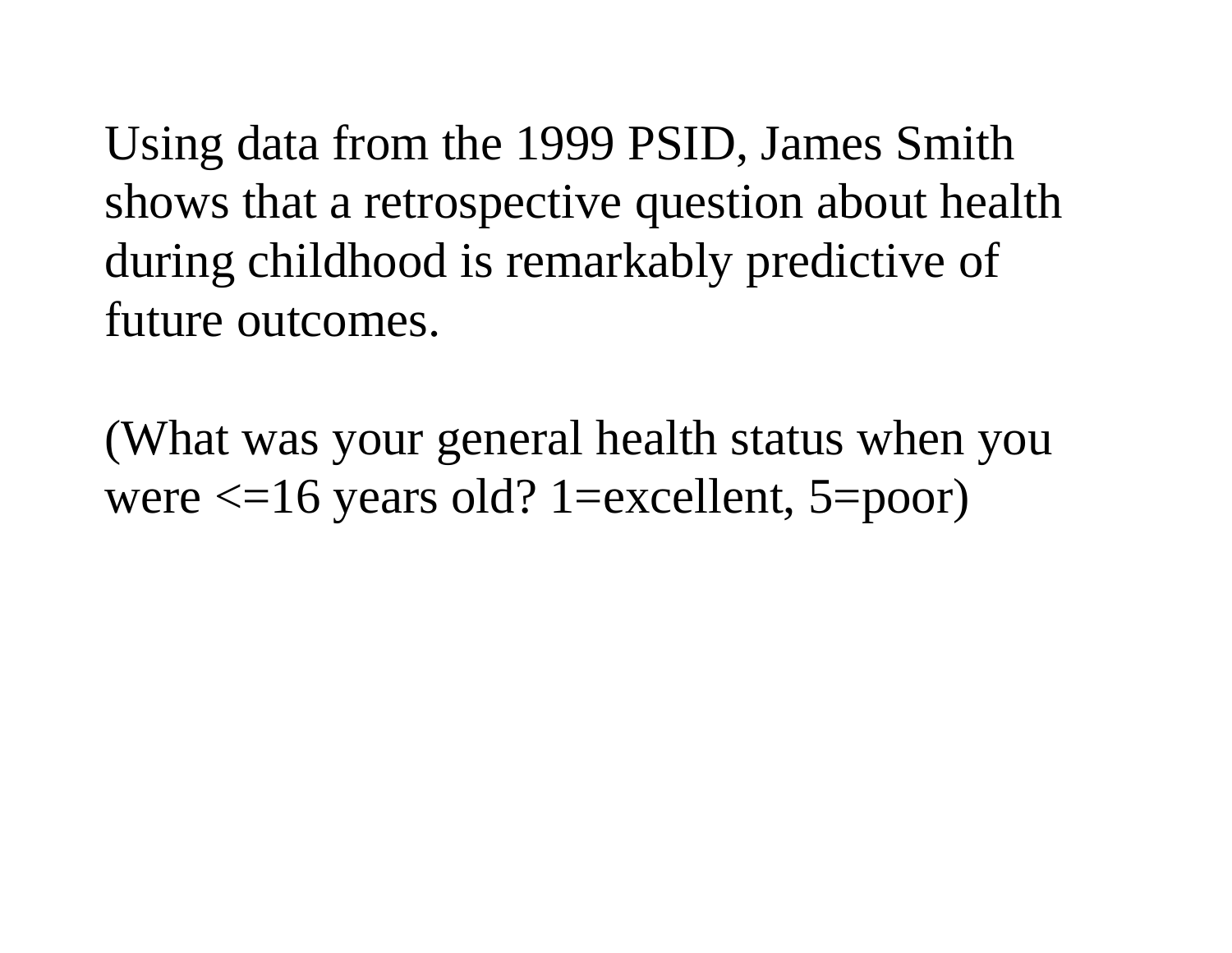**Predicting Adult Education and Earnings Using Child Health. PSID 1999, 25-47 Year Old Children of Original Respondents**

|                            | <b>OLS</b>       | Sib-FE               | <b>OLS</b>                                 | Sib-FE               |
|----------------------------|------------------|----------------------|--------------------------------------------|----------------------|
|                            | <b>Education</b> |                      | <b>Education Ln(Earnings) Ln(Earnings)</b> |                      |
| <b>Health in Childhood</b> | 0.356            | 0.111                | 0.138                                      | 0.251                |
| <b>Excellent/Very Good</b> | [4.40]           | [1.12]               | [3.07]                                     | [3.69]               |
| Parent's Income 1-16       | 0.01             | $\sim$ $\sim$ $\sim$ | 0.002                                      | $\sim 100$ m $^{-1}$ |
|                            | [10.7]           |                      | [4.29]                                     |                      |

Source: Smith (2005). Models also control for mother and father education, race/ethnicity, age, age squared. Age 1999 squared. T-statistics in brackets. Income in \$10,000.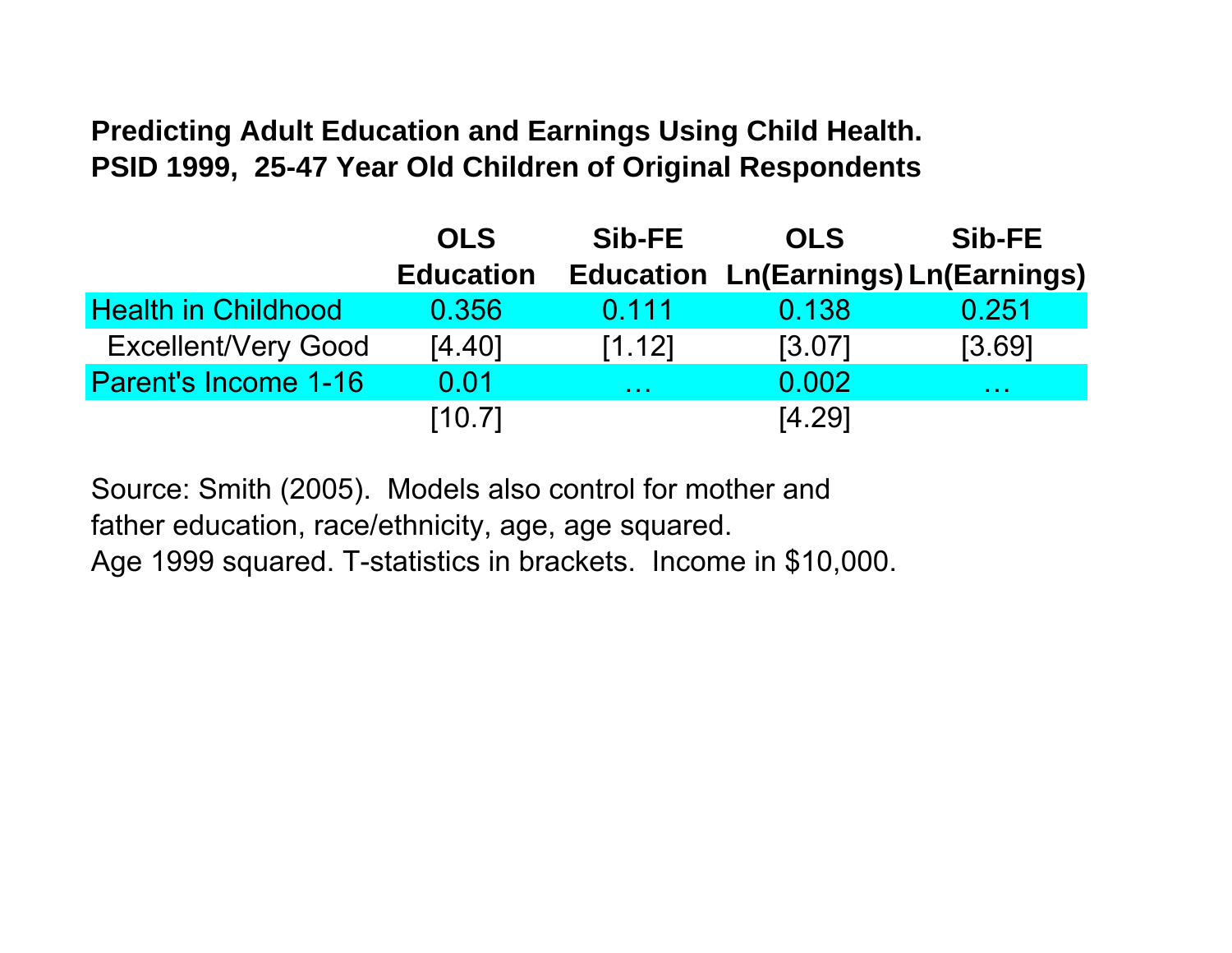So child health may have a significant effect on future outcomes.

But can we identify specific health conditions that have negative effects on future outcomes?

Many studies examine the long term effects of low birth weight.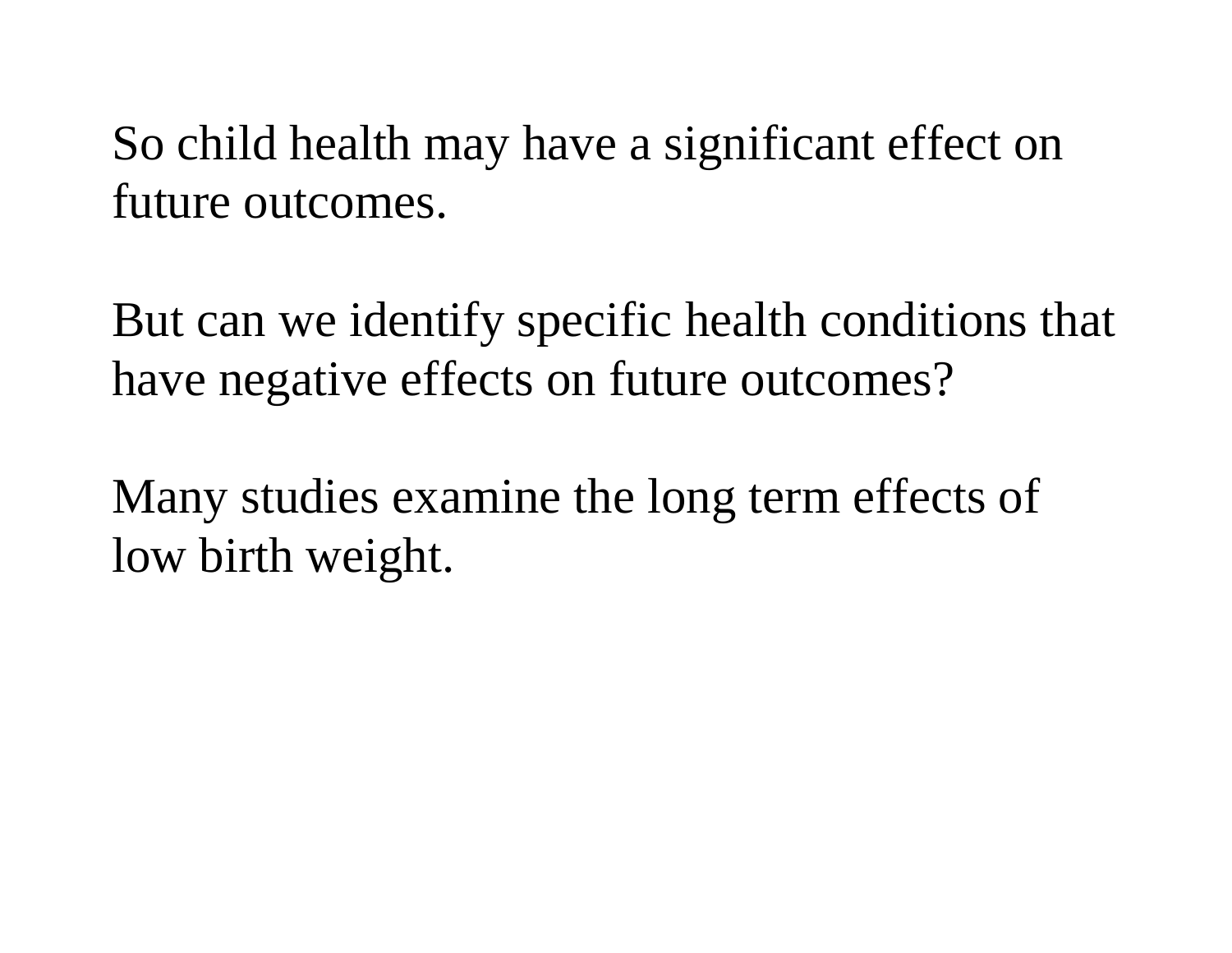Currie and Hyson (1999), Currie and Thomas (2001), Case, Fertig, and Paxson (2005) use data from the 1958 British Birth Cohort Study

- all children born in one week in March1958
- followups at 7, 11, 16, 23, 33, 44
- detailed measures of family background, school quality.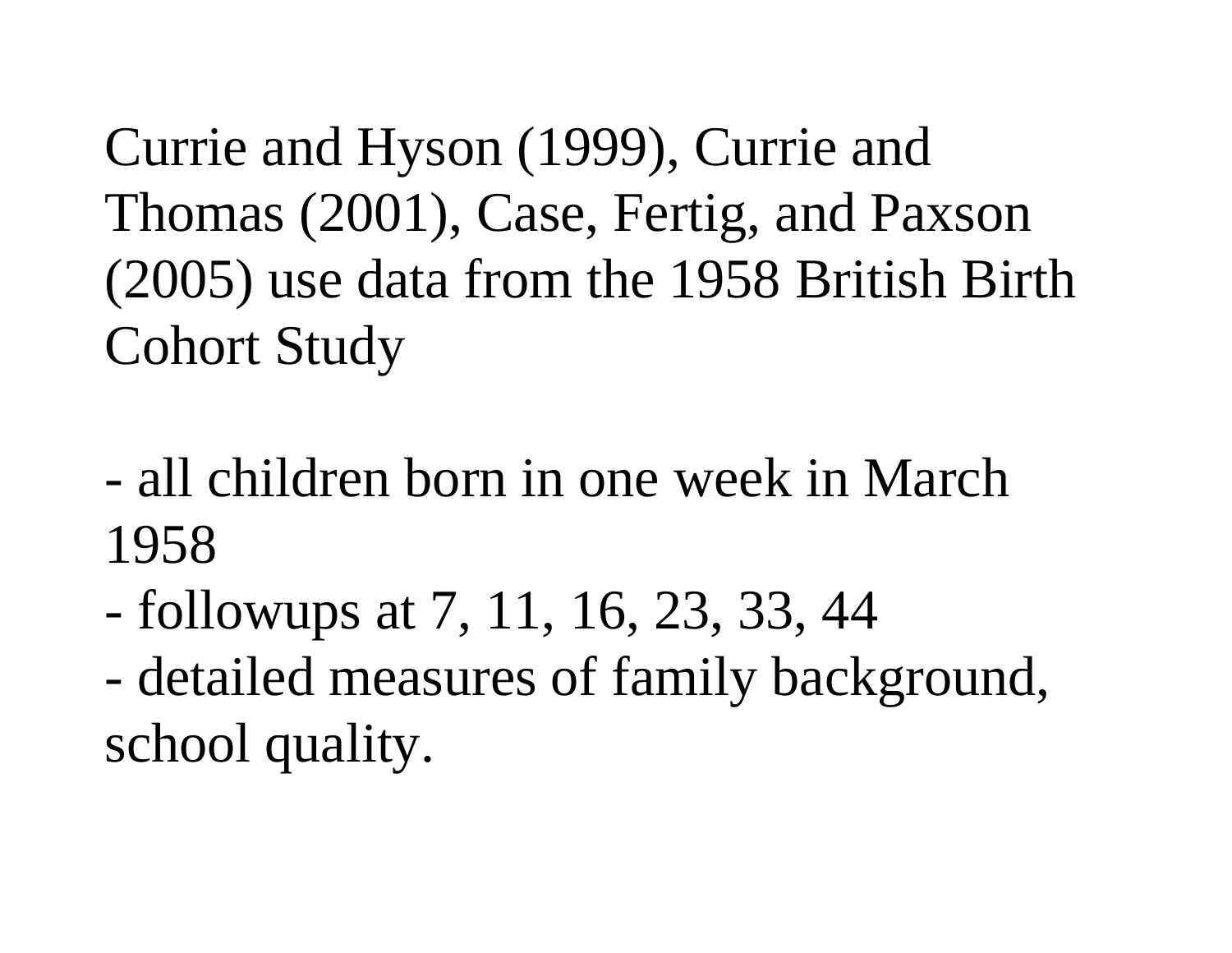### **Effects of Low Birth Weight on Math Scores at Age 7 (z-scores) in the 1958 British Birth Cohort Data**

|                 | <b>Males</b> | <b>Females</b> |
|-----------------|--------------|----------------|
| <b>LBW</b>      | $-0.21$      | $-0.21$        |
|                 | [.081]       | [.075]         |
| <b>High SES</b> | 0.078        | 0.14           |
|                 | [.033]       | [.034]         |
| Low SES         | $-0.016$     | $-0.078$       |
|                 | [.033]       | [.034]         |

Notes:

High SES is defined as before. Low SES is semi-skilled manual or low-skilled father.

Source: Currie and Hyson (1999)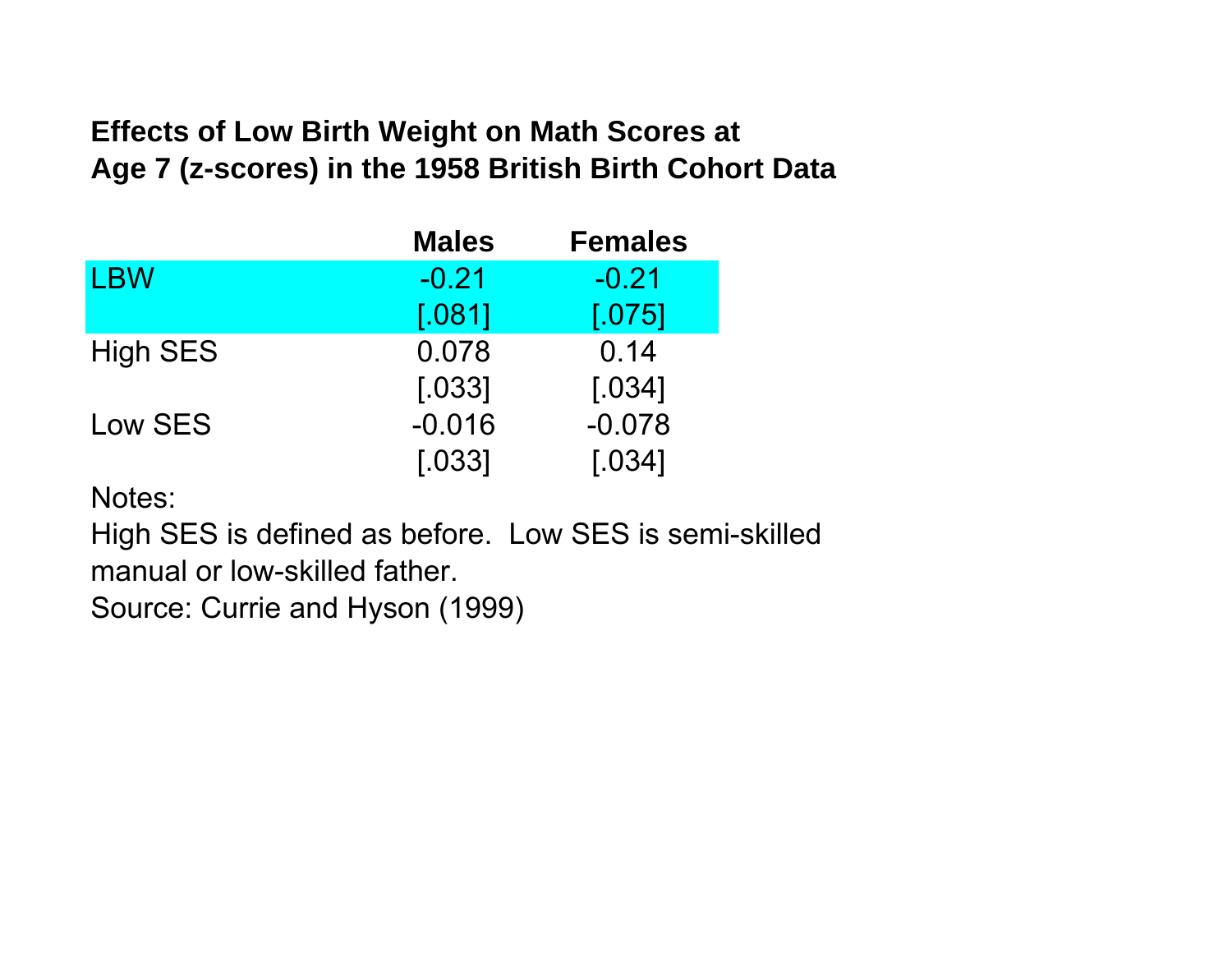Several more recent studies use large "registry" data sets to try to get at the causal effects of birth weight by comparing twins or siblings (following an earlier twins study by Behrman and Rosenzweig, 2004).

Black, Devereux, and Salvanes, 2005 examine Norwegian twins. Find that twin FE models are similar to OLS: A 10% increase in birth weight leads to a 1 percentage point increase in the probability of graduating high school and a 1 percent increase in earnings.

Effects are surprisingly linear.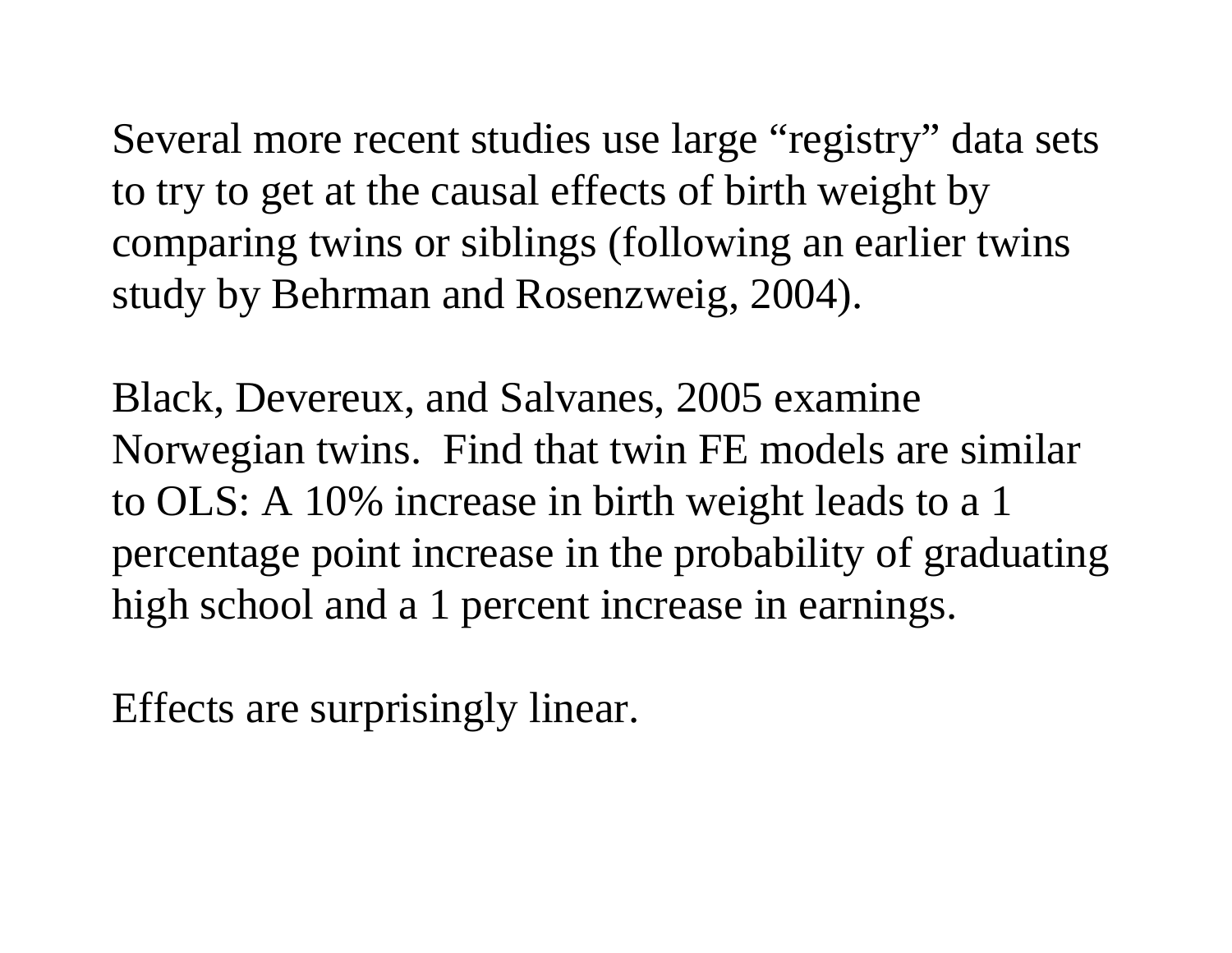**Figure 11 High School Graduation by Birth Weight**



 $-$ O $-$ non-twin  $-$ twin  $+$ twin-FE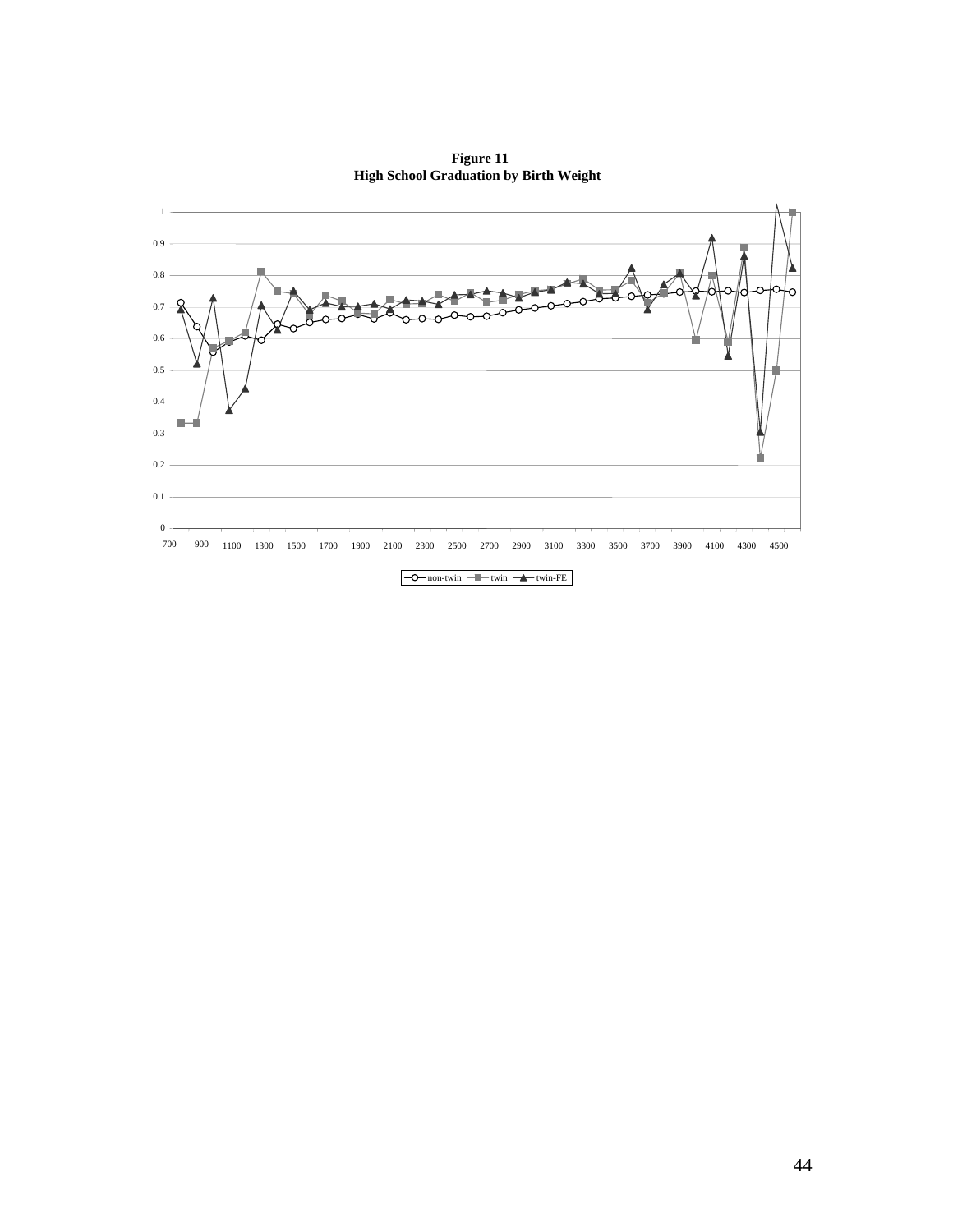Oreopolous, Stabile, and Wald (2006) use similar data from the Canadian province of Manitoba. Find that sibs 1500-2500 grams are 8% less likely to reach grade 12 by age 17 than sibs who weighted over 3500 grams.

Royer (2005) examines birth certificate data for California. We know mother's education at the time shegave birth. If the mother was born in CA, we can locate her own birth certificate to find out her birth weight. Royer examines mothers who were twins. She finds that for each 1000 grams of birth weight there is a gain of .16 years of education.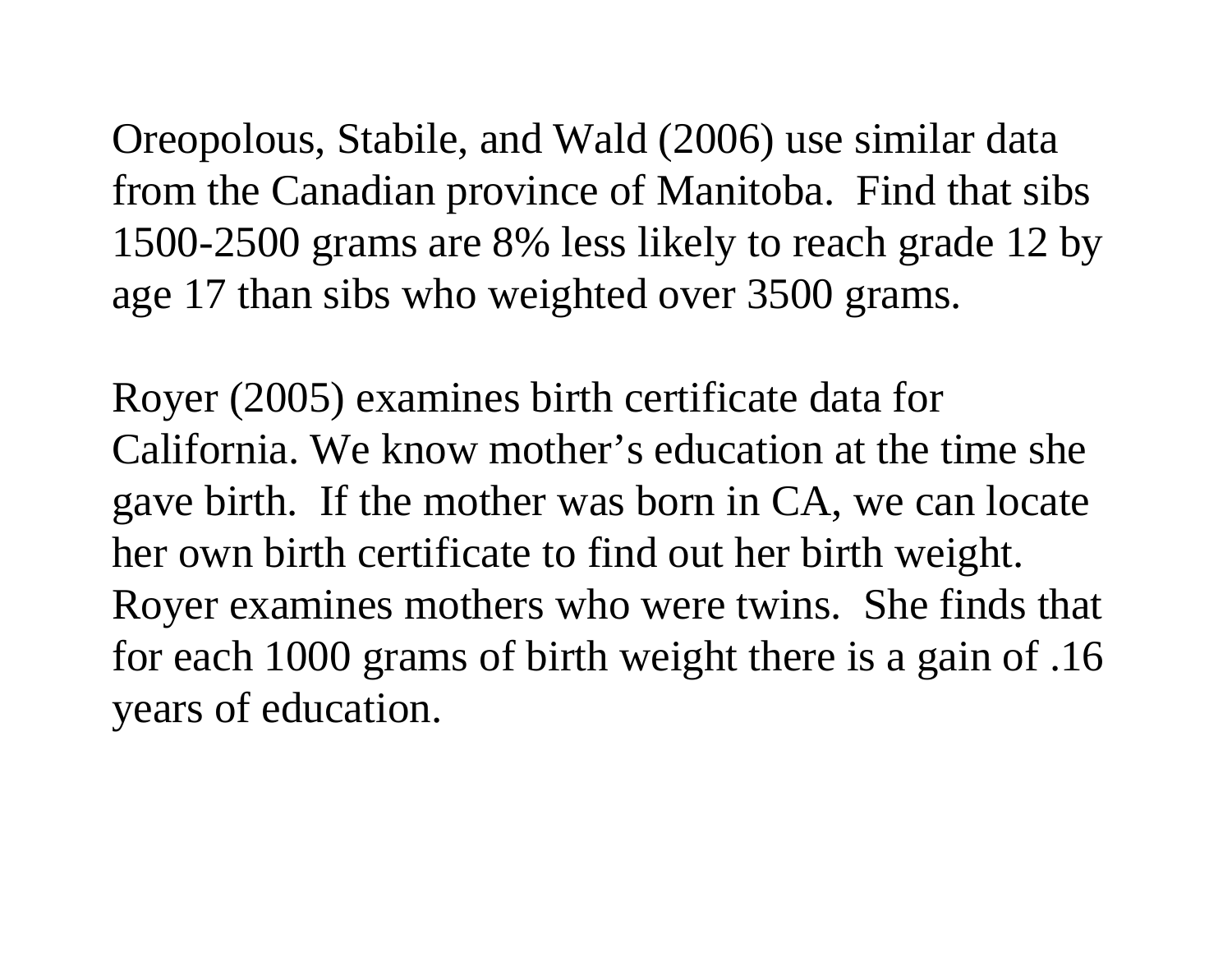

**Figure 3 - Cross-Sectional Relationship Between Birthweight and Education**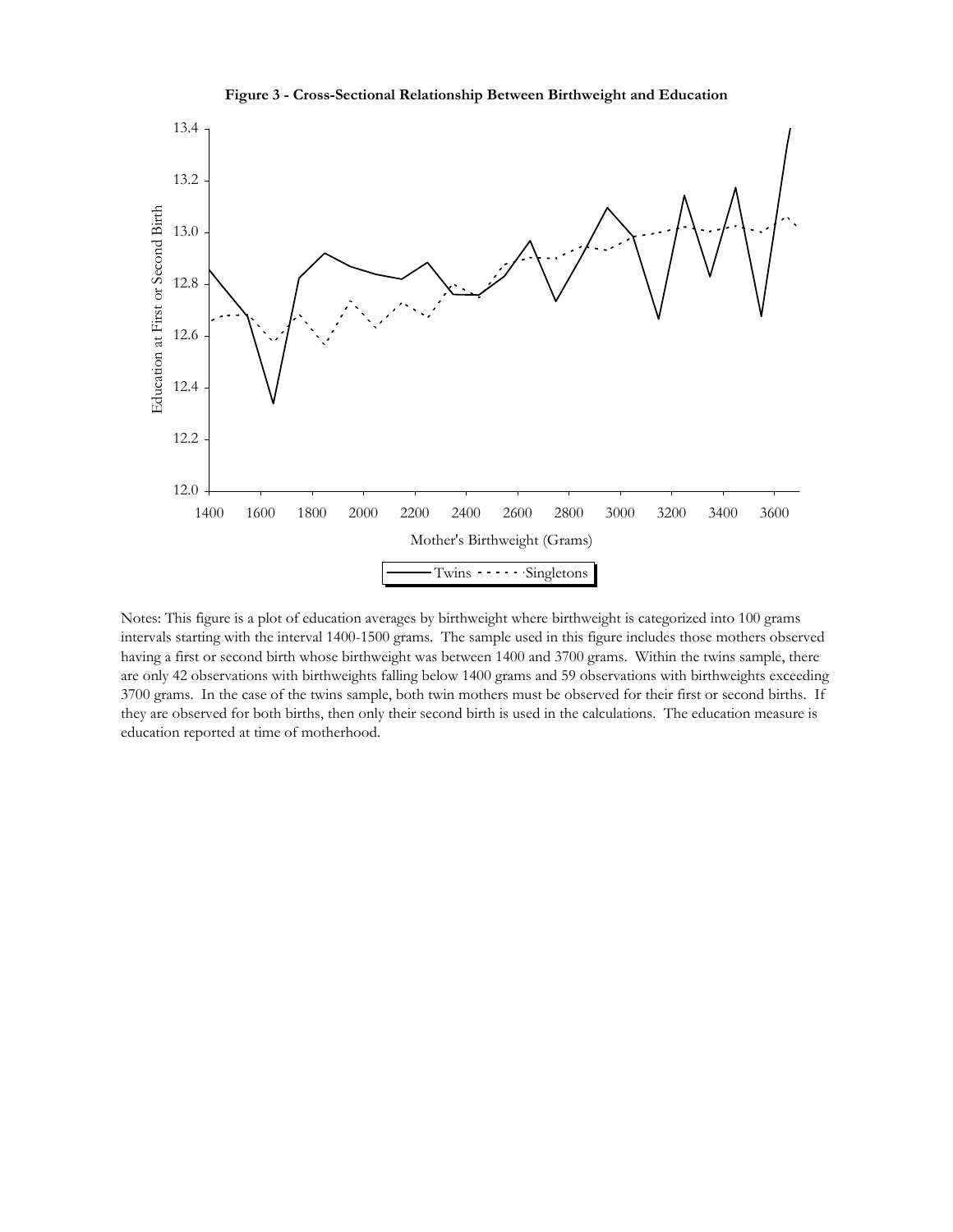Currie and Moretti (2005) also use CA birth records and link mothers to their own mothers (the grandmothers). We compare the effect of LBW of the mother and income of the grandmother (measured using median income in the grandmother's zip code of delivery) on the education of the mother.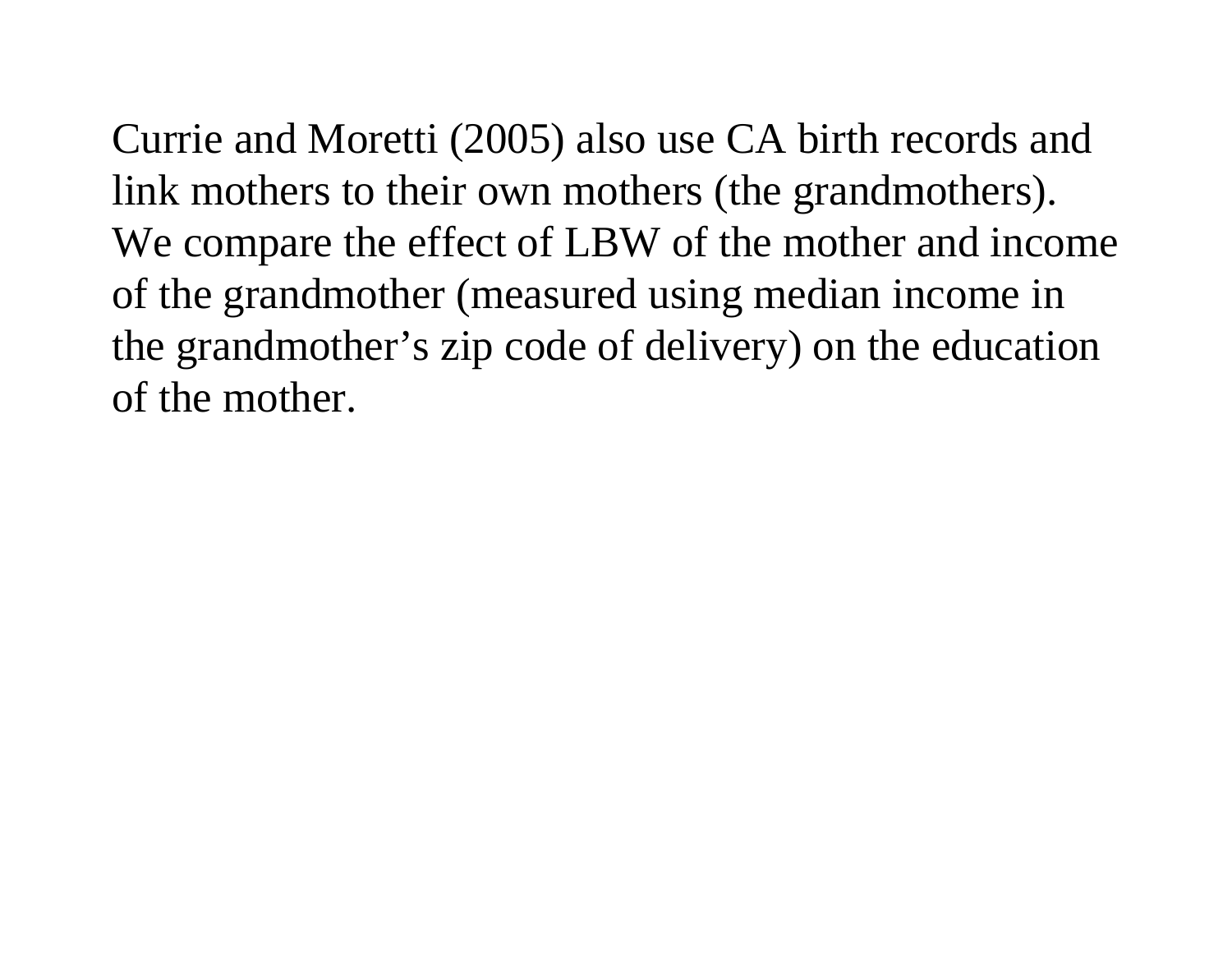**Effect of Mother's Low Birth Weight and Income at Time of Own Birth on Mother's Education at Time of her Child's Birth - California**

| All | All - Fixed White |            | White | Black      | <b>Black</b> |
|-----|-------------------|------------|-------|------------|--------------|
| OLS | <b>Effects</b>    | <b>OLS</b> | FE.   | <b>OLS</b> | FE.          |

#### Outcome=Mother's education at time of child's birth in years.

| <b>Mom's Birth SES</b> | 0.017    | 0.007    | 0.02     | 0.008    | 0.011    | 0.009    |
|------------------------|----------|----------|----------|----------|----------|----------|
| (1000's \$)            | [.001]   | [.001]   | [.001]   | [.001]   | [.001]   | [.002]   |
| <b>Mother LBW</b>      | $-0.214$ | $-0.097$ | $-0.229$ | $-0.092$ | $-0.207$ | $-0.114$ |
|                        | [.007]   | [.008]   | [.008]   | [.009]   | [.013]   | [.016]   |

Notes:

Mom SES @ birth = median family income in zipcode of hospital of birth.

Mean (std.) are \$10,096 (3,254) in \$1970.

All regressions include race, year of child's birth, mother's age, and parity of the child. Standard errors in brackets.

Source: Currie and Moretti, 2005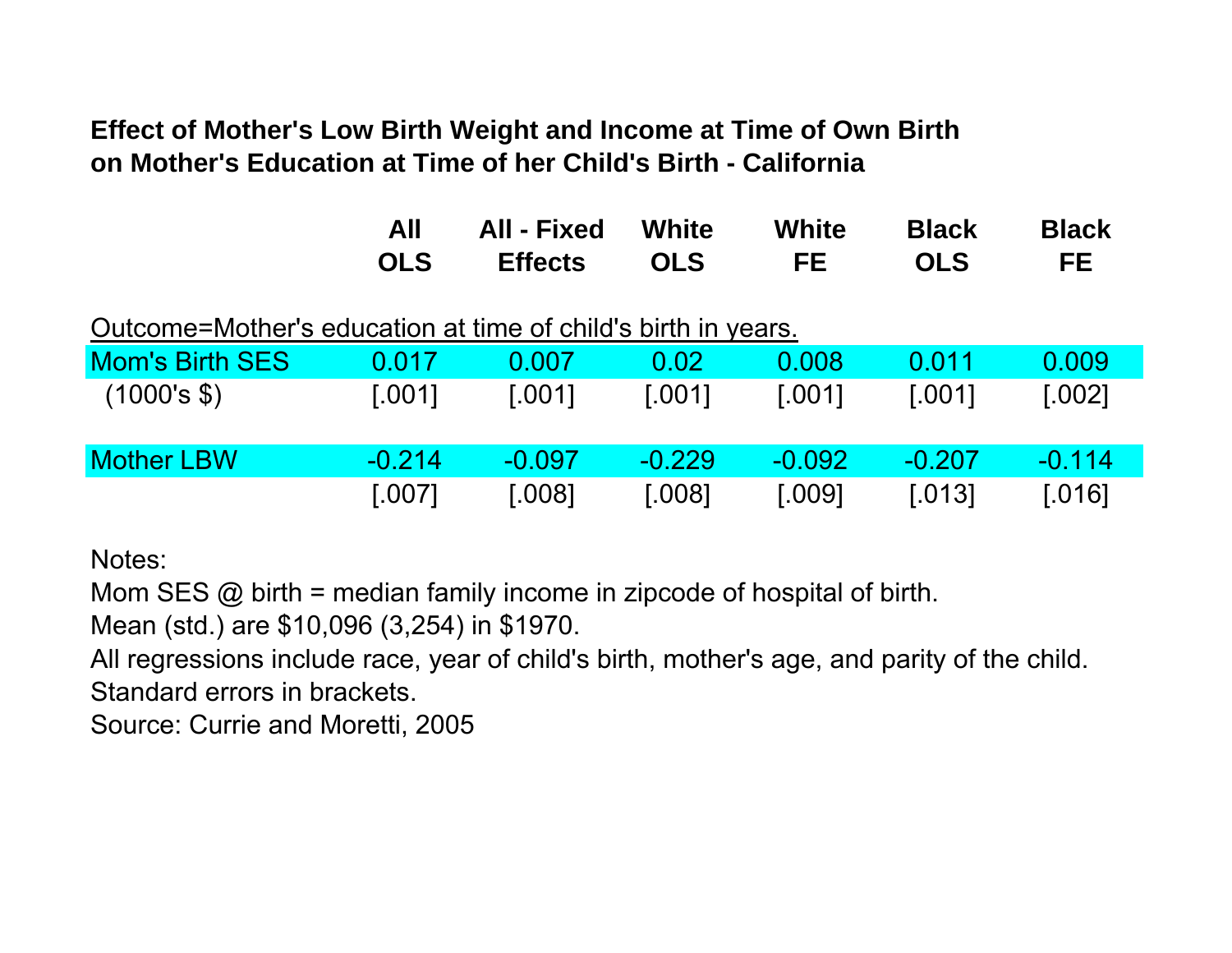Aside from low birth weight, there has been little study of the long term consequences of other specific health conditions.

Longitudinal data suggests that they could be important.

E.g. Case, Fertig, and Paxson use data from the 1958 British Birth Cohort to examine associations between various health problems in childhood and future educational attainments.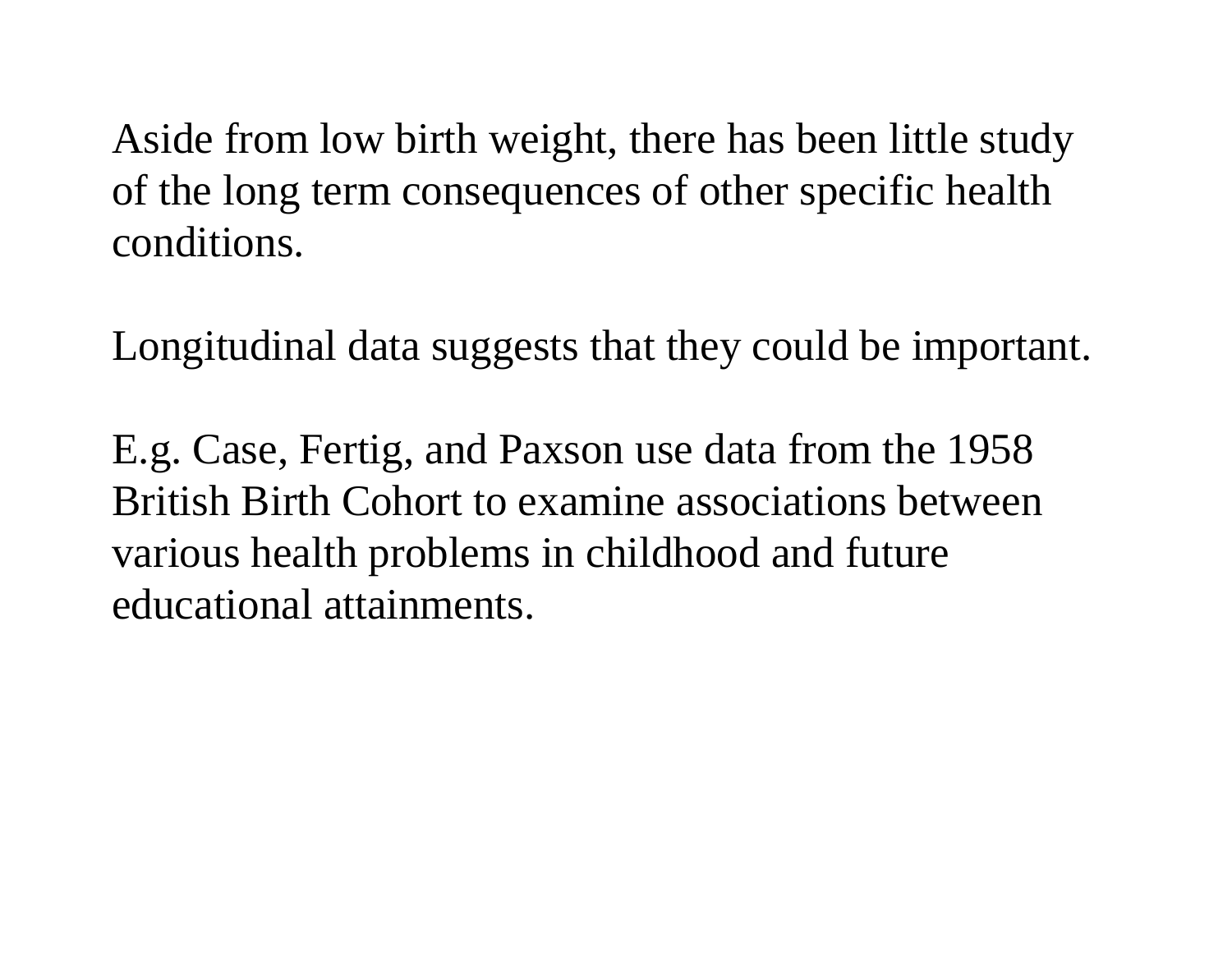|                              | <b>Total O-levels</b> | Indicator: Passed O-level | Completed              |                  |
|------------------------------|-----------------------|---------------------------|------------------------|------------------|
|                              | passed                | exam by age 16 (probit)   | <b>Education Index</b> |                  |
|                              | by age 16<br>(OLS)    | English                   | Math                   | (ordered probit) |
| Ln(family income) at age 16  | 0.636                 | 0.103                     | 0.084                  | 0.231            |
|                              | (0.129)               | (0.025)                   | (0.020)                | (0.063)          |
| Indicator: moderate prenatal | $-0.280$              | $-0.036$                  | $-0.044$               | $-0.149$         |
| smoking                      | (0.060)               | (0.011)                   | (0.008)                | (0.029)          |
| Indicator: heavy prenatal    | $-0.437$              | $-0.058$                  | $-0.064$               | $-0.225$         |
| smoking                      | (0.067)               | (0.012)                   | (0.009)                | (0.033)          |
| Indicator: variable prenatal | $-0.452$              | $-0.088$                  | $-0.045$               | $-0.237$         |
| smoking                      | (0.093)               | (0.016)                   | (0.013)                | (0.046)          |
| Indicator: low birth weight  | $-0.464$              | $-0.076$                  | $-0.057$               | $-0.225$         |
|                              | (0.091)               | (0.016)                   | (0.012)                | (0.046)          |
| # chronic conditions, age 7  | $-0.310$              | $-0.072$                  | $-0.050$               | $-0.291$         |
|                              | (0.057)               | (0.015)                   | (0.013)                | (0.035)          |
| # chronic conditions, age 16 | $-0.184$              | $-0.058$                  | $-0.029$               | $-0.202$         |
|                              | (0.040)               | (0.010)                   | (0.008)                | (0.025)          |
| Height at age 23 (meters)    | 1.840                 | 0.252                     | 0.228                  | 1.395            |
|                              | (0.329)               | (0.063)                   | (0.051)                | (0.168)          |

#### **Table 2. Education and Childhood Characteristics, Men and Women**

 *Dependent Variable:*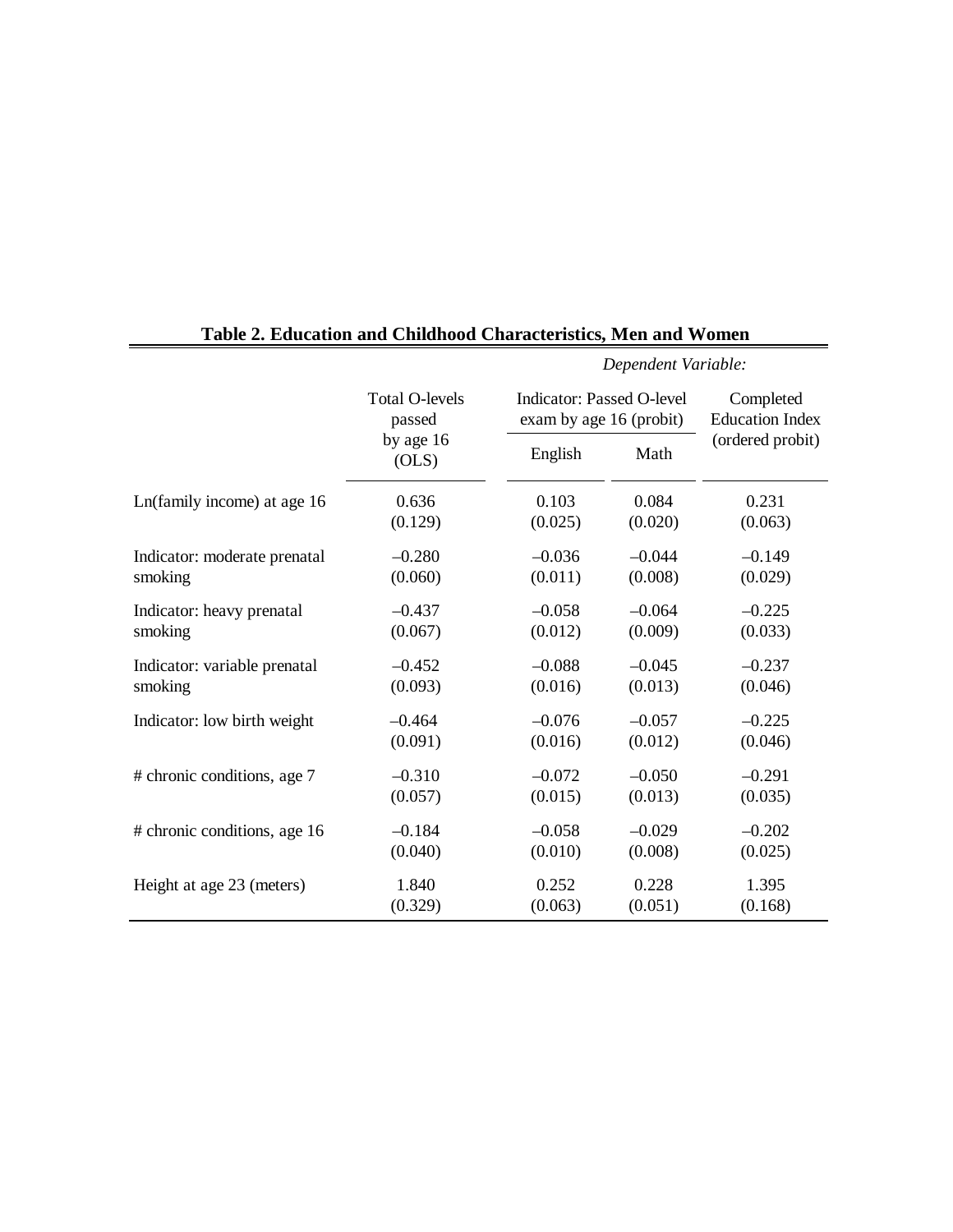Currie and Stabile (2006) use data from the U.S. (NLSY) and Canada (NLSCY) to examine the long term consequences of Attention Deficit Hperactivity Disorder (ADHD, or Hyperkinetic Disorder). This is the most common mental health disorder of childhood, affecting  $\sim$ 4-5% of children.

We estimate models with household fixed effects in order to compare siblings with different scores on a test for ADHD symptoms that was administered to all children.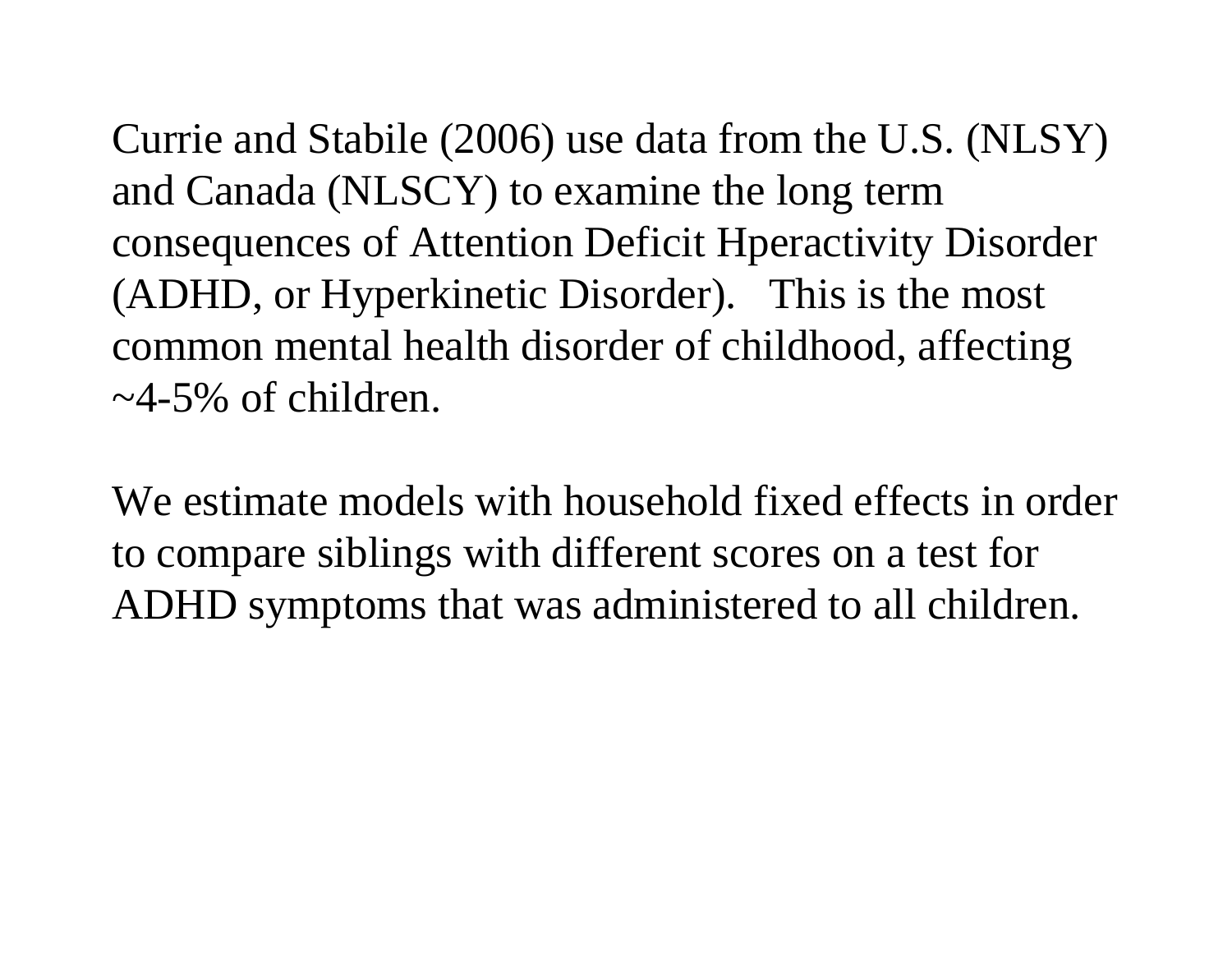Mean Differences Between Children Above and Below the 90th Percentile of an ADHD Screener Score



Source: Currie and Stabile (2004)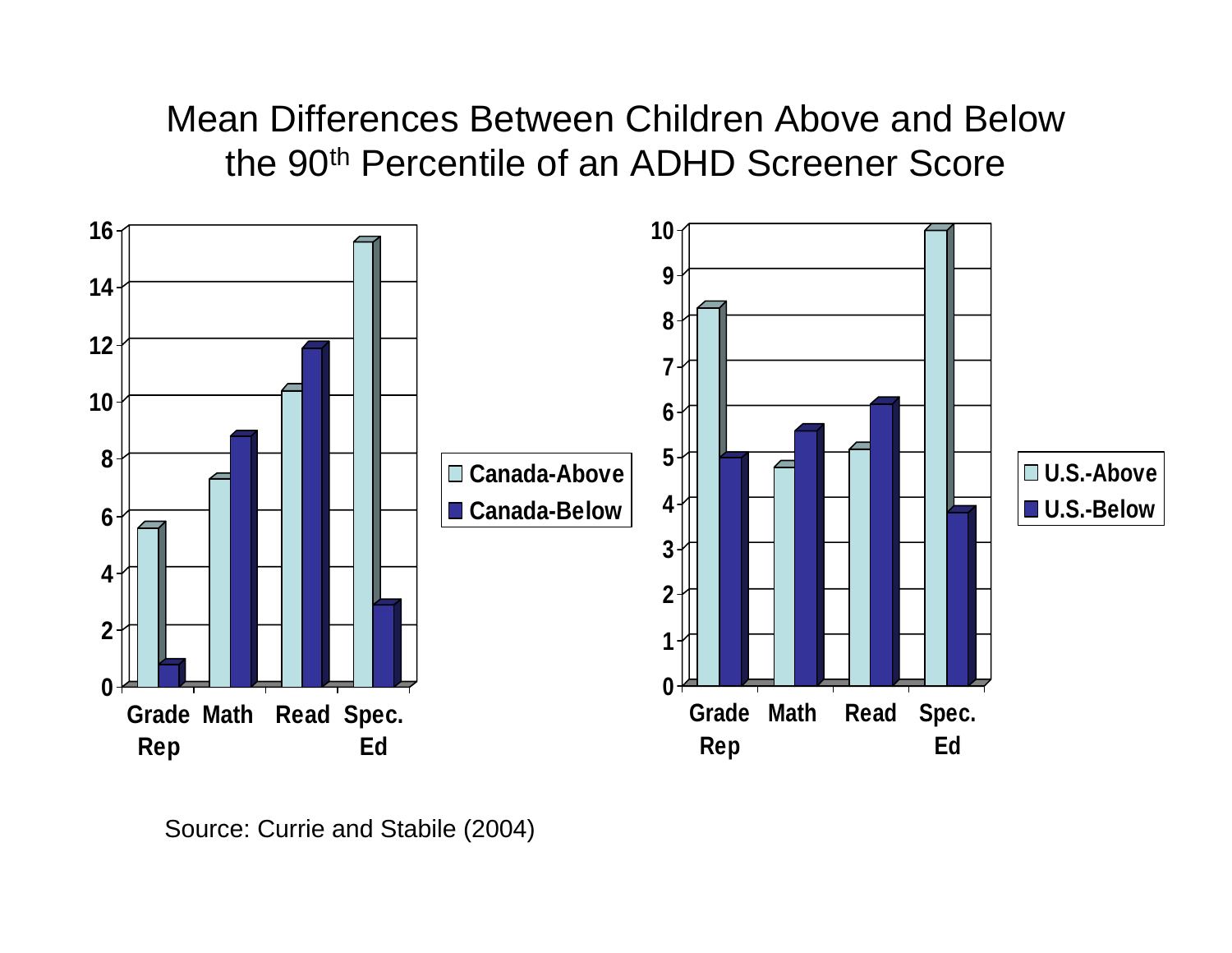### **Effects of ADHD Screener Score>90th Percentile in 1994 on Outcomes in 1998. Household Fixed Effects Models, NLSY & NLSCY**

|                            | $\lceil 1 \rceil$ | $\lceil 2 \rceil$ | $\lceil 3 \rceil$ | [4]                |
|----------------------------|-------------------|-------------------|-------------------|--------------------|
| Canada                     | <b>Grade Rep.</b> | <b>Math</b>       | <b>Reading</b>    | <b>Special Ed.</b> |
| <b>Hyperactivity Score</b> | 0.064             | $-9.468$          | $-5.930$          | 0.381              |
|                            | [2.89]            | [2.59]            | [2.01]            | [4.92]             |
| <b>Observations</b>        | 3923              | 2208              | 2208              | 1357               |
| R-squared                  | 0.85              | 0.9               | 0.9               | 0.96               |
|                            |                   |                   |                   |                    |
| <u>U.S.</u>                |                   |                   |                   |                    |
| <b>Hyperactivity Score</b> | 0.07              | $-3.989$          | $-5.778$          | 0.121              |
|                            | [2.68]            | [1.46]            | [1.98]            | $[2.00]$           |
| <b>Observations</b>        | 3241              | 2501              | 2501              | 1401               |
| R-squared                  | 0.76              | 0.86              | 0.86              | 0.84               |

**Notes**: Robust t-statistics in brackets. Source: Currie and Stabile, 2005.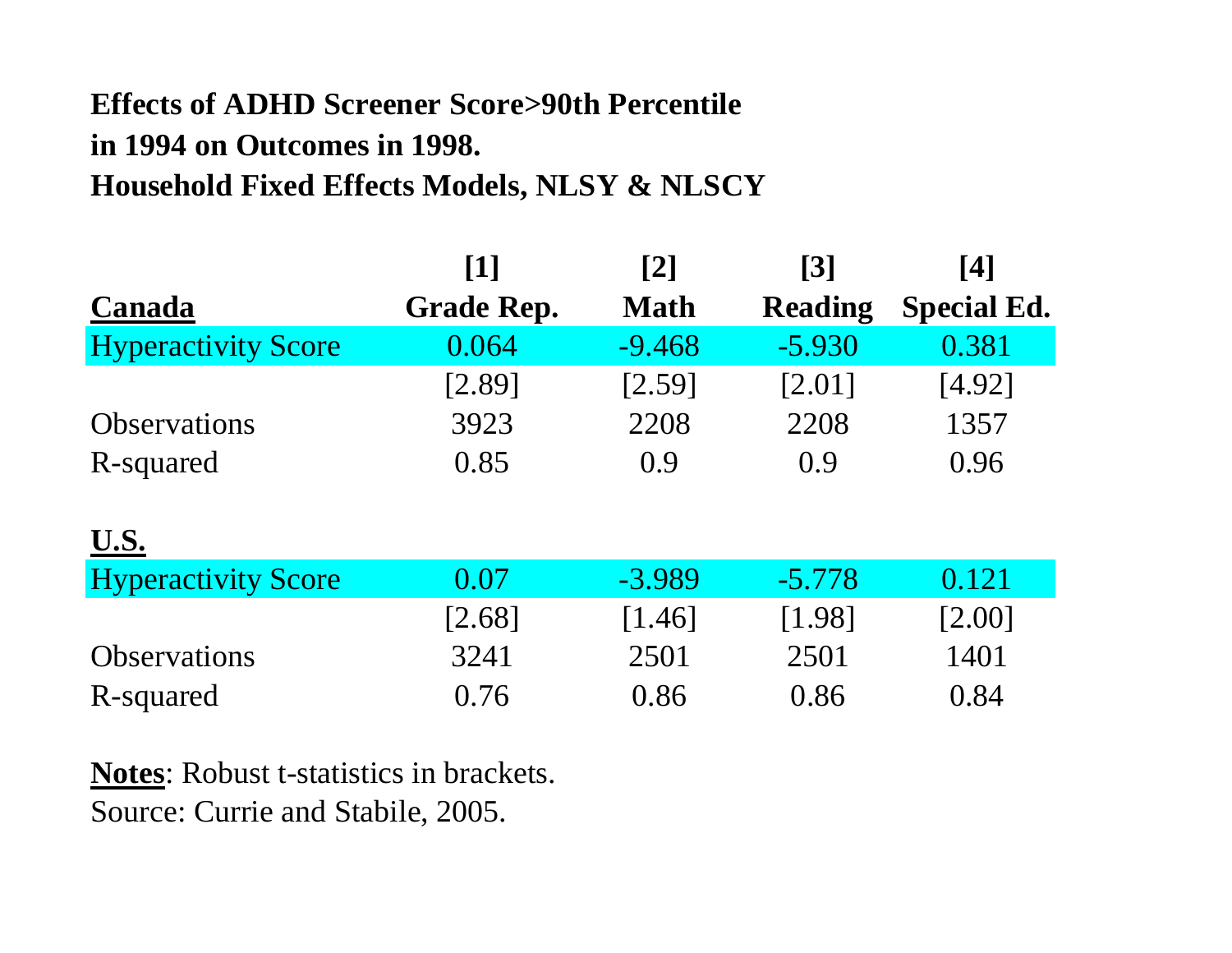## What about other specific conditions?

To have major effects on gaps in educational achievement, a health condition must have large effects on affected children, affect large numbers of children, affect low-SES children disproportionately.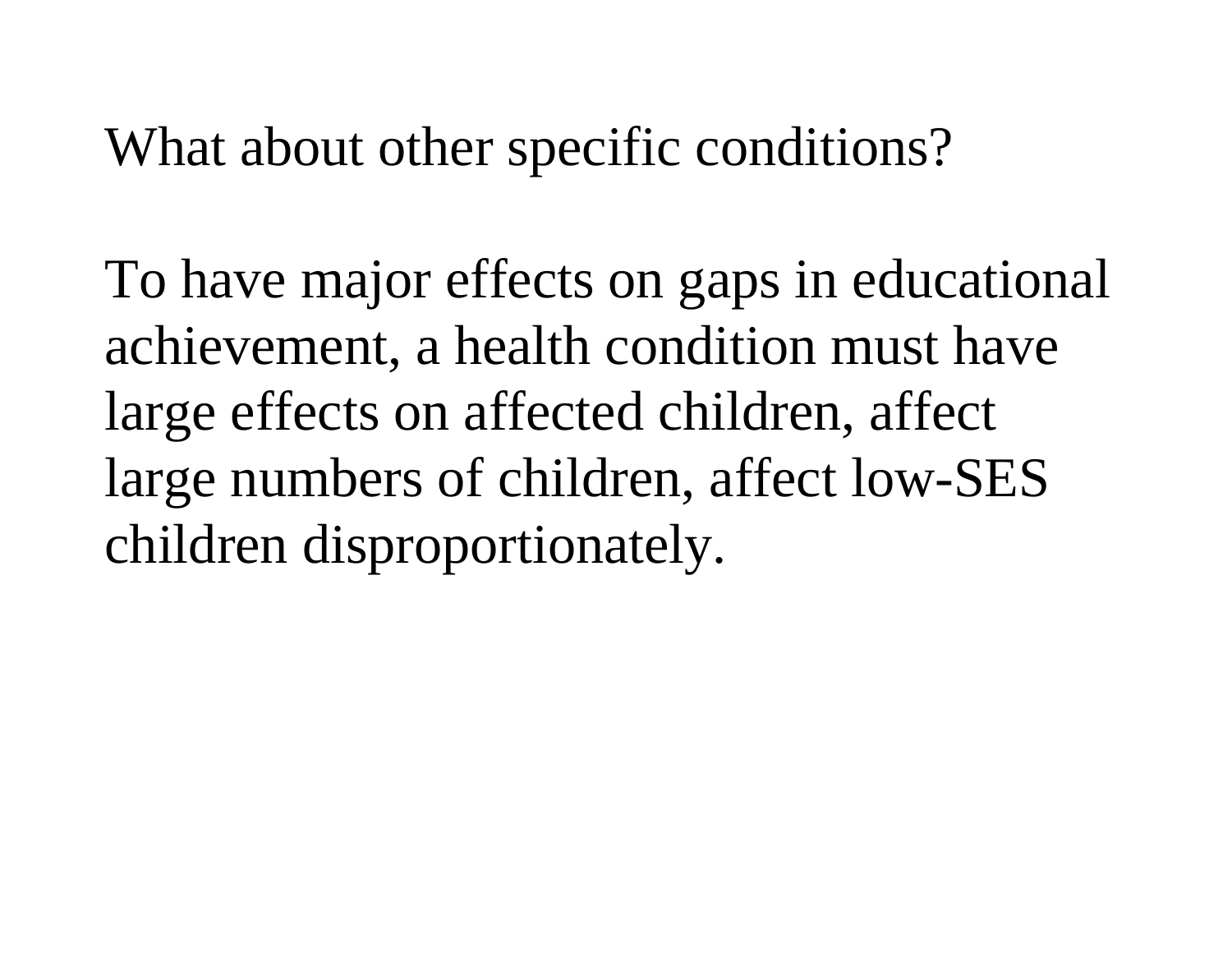Health has many domains (mental, chronic conditions, environmental exposures, nutrition, injuries).

I examine a representative condition from each domain.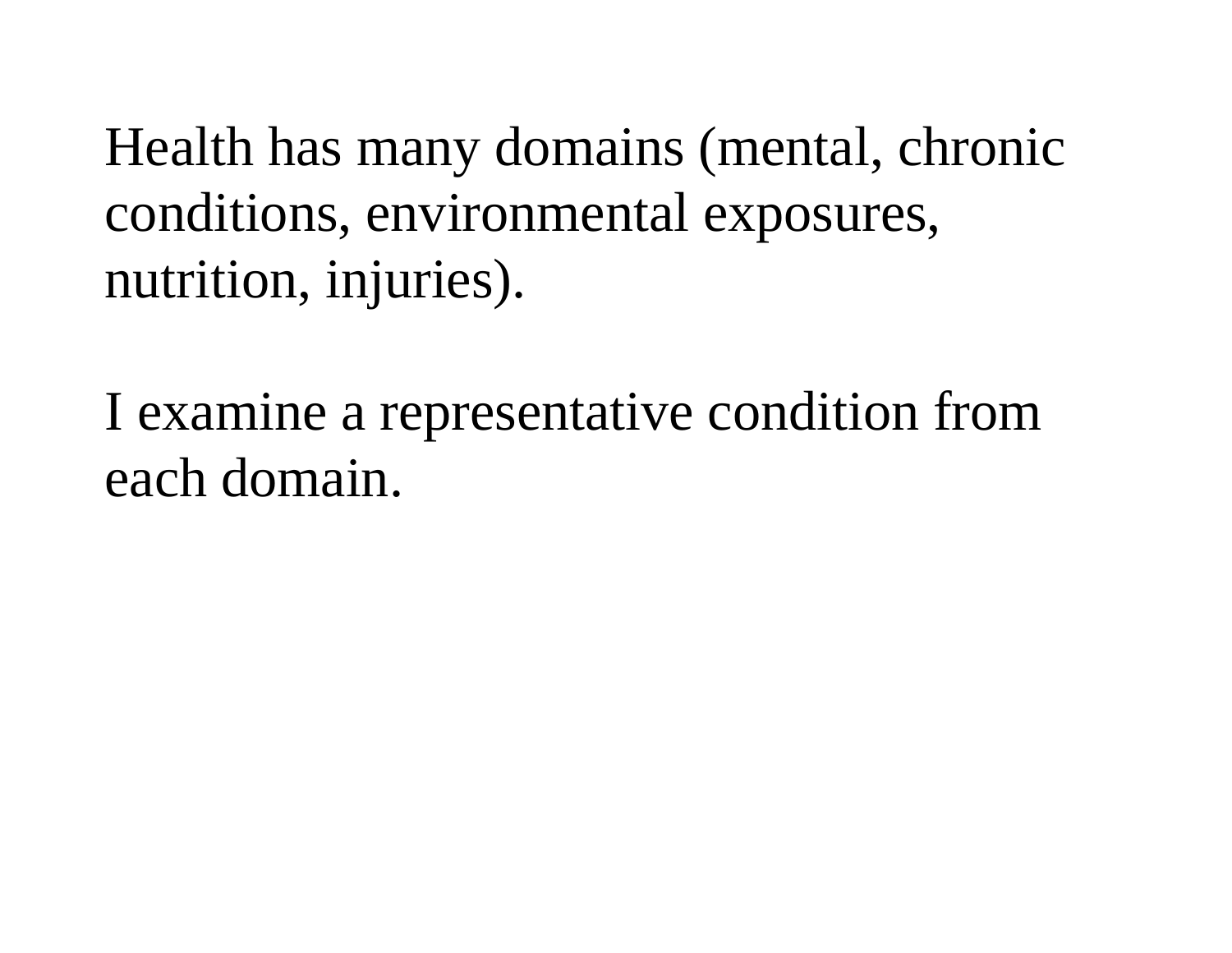|                 | <b>Overall</b>                       | Poor vs.                                  |                                                                 |
|-----------------|--------------------------------------|-------------------------------------------|-----------------------------------------------------------------|
|                 | <b>Prevalence</b>                    | <b>Non-Poor Rate</b>                      | <b>Effect</b>                                                   |
| <b>ADHD</b>     | 4.19% boys,                          | 6.52 vs. 3.85%                            | 26 SD reduction in PIAT Math, .32 SD reduction in PIAT          |
|                 | 1.77% girls                          | (Cuffe et al. 2004)                       | reading in adolescent children (Currie and Stabile, 2004).      |
|                 | (Cuffe et al.                        |                                           |                                                                 |
|                 | 2004).                               |                                           |                                                                 |
| Asthma          | 13% diagnosed                        | 15.8 vs. 12                               | Doubles odds of behavior problems (Bussing et al., 1995).       |
|                 | 6% attack in                         | (Bloom, 2003).                            | 7.6 days absent vs. 2.5 for non-asthmatic children, 9% have     |
|                 | past 12 mo.                          | 33.2 vs. 20.8% have                       | learning disabilities vs. 5% non-asthmatic, 18% repeated        |
|                 | (Bloom, 2003).                       | limitations                               | grades vs. 12% non-asthmatic (Fowler et al., 1992).             |
|                 |                                      | (Akinbami et al.)                         | Not clear that asthma has causal effect, except for behavior.   |
| Lead            |                                      | 2.2% have blood $\sim 60\%$ of children w | Increase from 10 to 20 microg/DL reduces IQ scores              |
| Poisoning       | lead above CDC                       | confirmed high lead                       | by 2-5 points (c.f. Pocock et al. 1994).                        |
|                 |                                      | standard in 99/00 levels are Medicaid     | Children with high bone lead 4X more likely to be delinquent    |
|                 | (CDC web site).                      | eligible (Meyer et al.                    | (Needleman, 2002) though studies of behavior problems likely    |
|                 |                                      | 2003).                                    | over-estimate effects of lead.                                  |
| Anemia          | 9% toddlers iron                     | Poor children 50%                         | Long-term supplementation of anemic children improves cognitive |
|                 | deficient, 3%                        | more likely to be                         | functioning, but no evidence that supplementation of iron       |
|                 | anemic (Looker                       | deficient (Looker                         | deficient children has effects. Given low rates of anemia,      |
|                 | et al. 1997).                        | et al. 1997).                             | effects on disparities in school readiness may be small.        |
| <b>Injuries</b> | Deaths for 0-4                       | Poor children 2-5X                        | Effects unknown.                                                |
|                 | in 1998: Uninten- more likely to die |                                           |                                                                 |
|                 | tional= $13.4$ per                   | (National Safe Kids                       |                                                                 |
|                 |                                      | 100,000; Intention Campaign, 1998).       |                                                                 |
|                 | 3.7 per 100,000                      |                                           |                                                                 |
|                 | (Currie and Hotz,                    |                                           |                                                                 |
|                 | 2004).                               |                                           |                                                                 |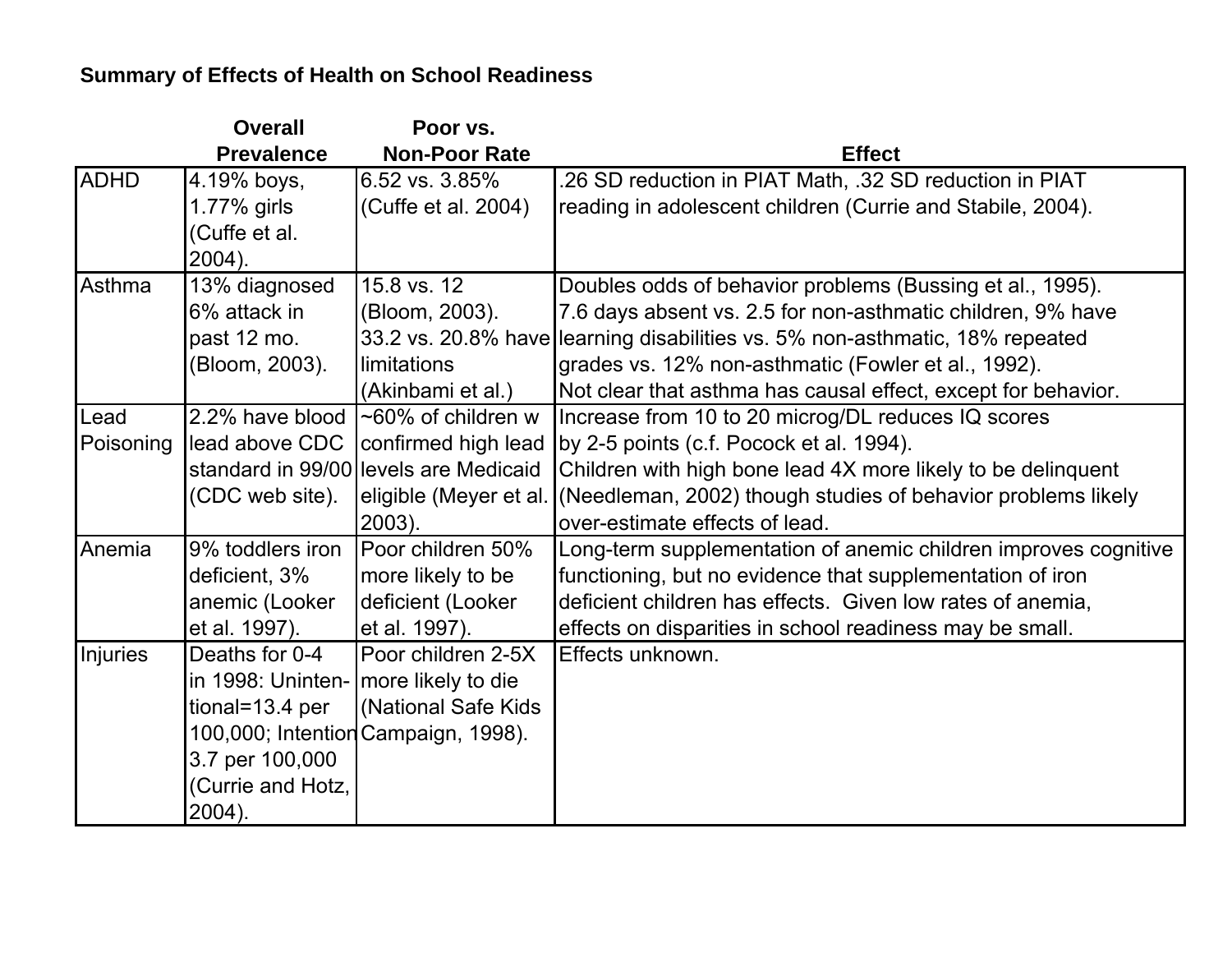Most specific health conditions affect few children and so cannot by themselves explain gaps in achievement.

E.g. Assume a test with a mean of 50 and a SD of 15. If ADHD lowers scores by .33 SD and 4% and 6% of nonpoor and poor children have ADHD, respectively then:

For non-poor the mean score would be  $[.96*50+.04*45]=49.8.$ For poor the mean score would be  $[.94*50+.06*45]=49.7.$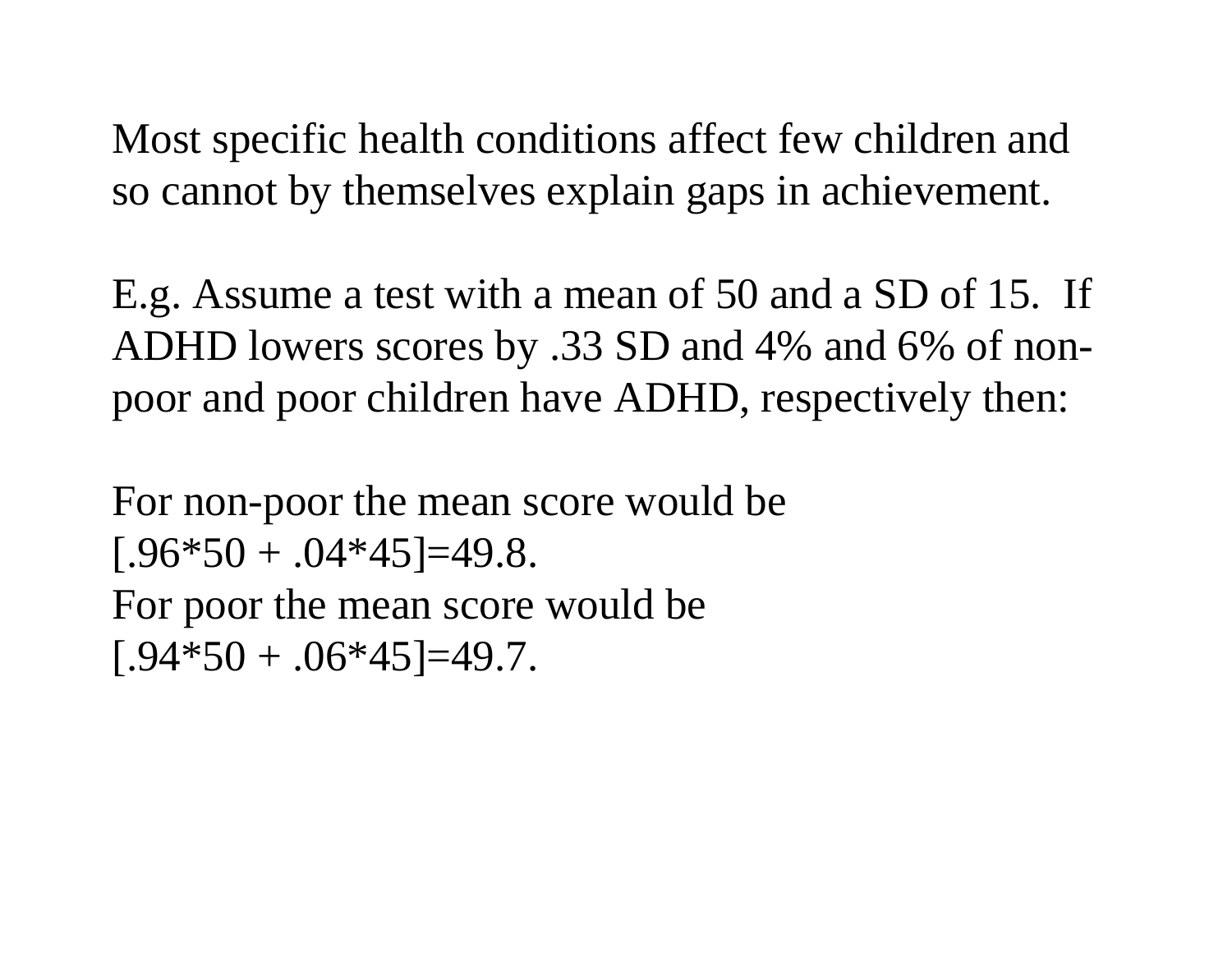So for health to explain gaps, it must be the case that:

- poor children often have multiple health problems.
- health problems have greater impact on poor than on non-poor children.
- the distinction between "poor" and "excellent" health captures more than the presence or absence of specific chronic conditions.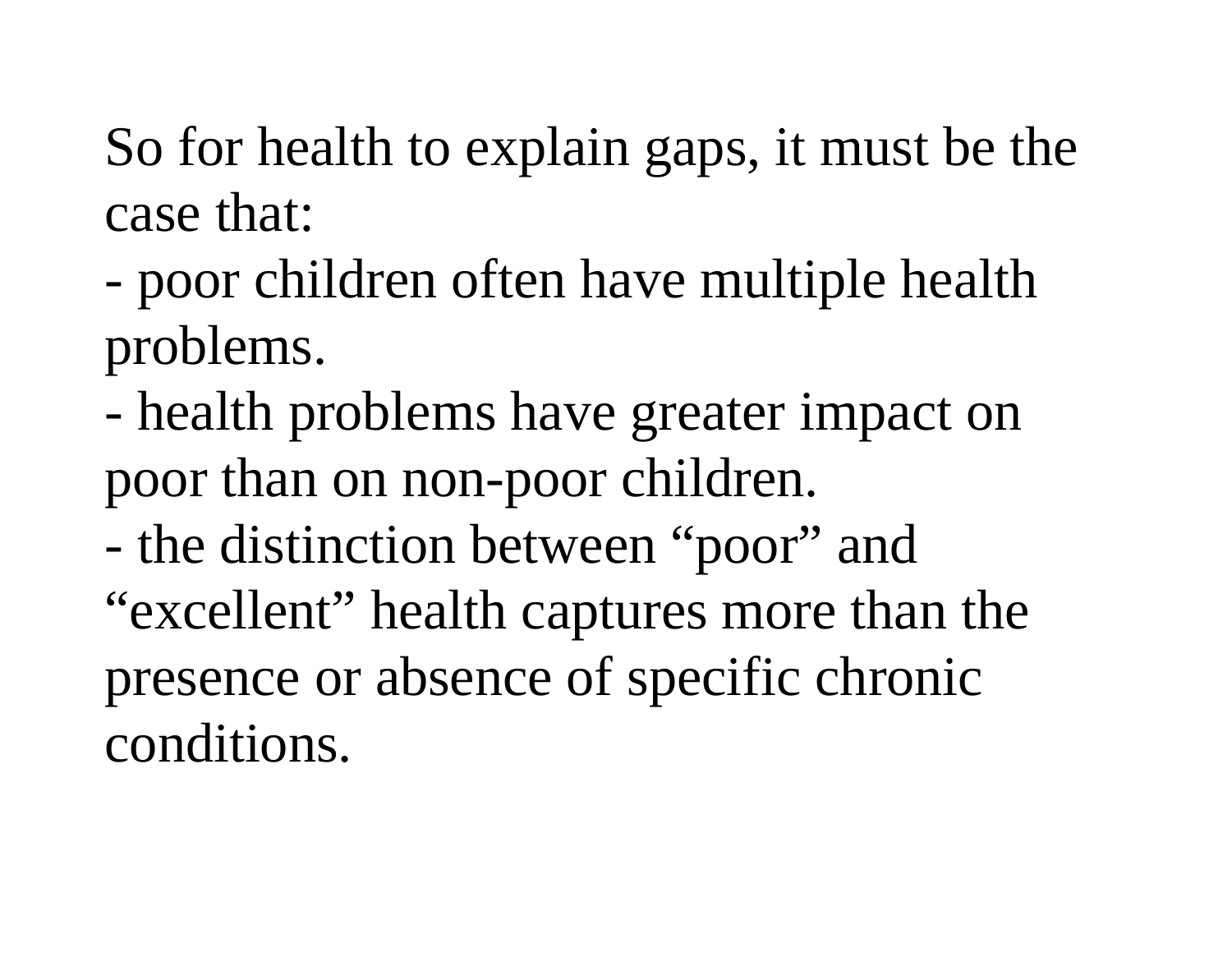Directions for Future Research:

- An operational global definition of child health.
- Investigation of how child health may be modified by changes to family circumstances.
- Investigations of the mechanisms underlying transmission of health from one generation to the next.